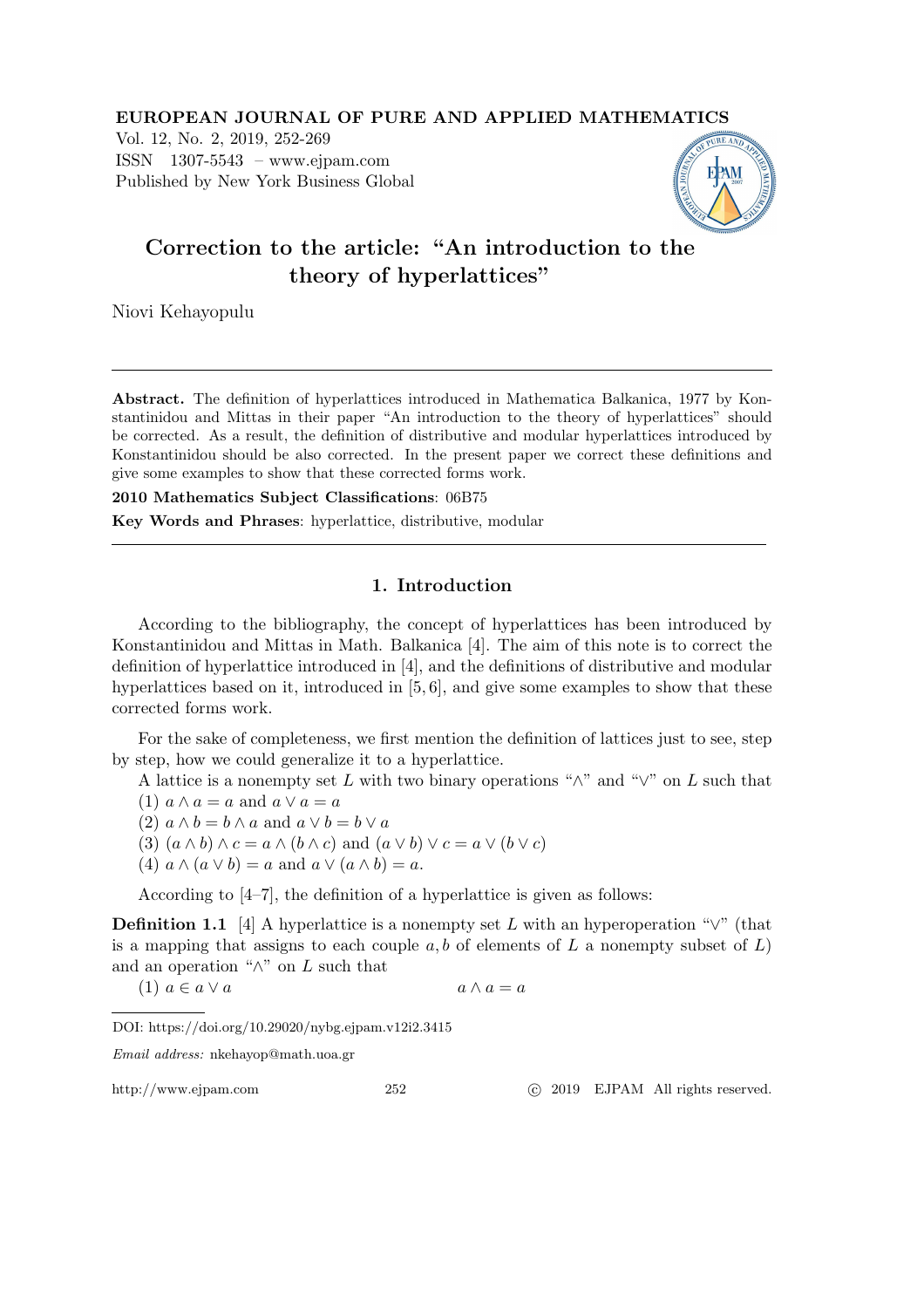(2)  $a \vee b = b \vee a$   $a \wedge b = b \wedge a$ (3)  $(a \vee b) \vee c = a \vee (b \vee c)$   $(a \wedge b) \wedge c = a \wedge (b \wedge c)$ (4)  $a \in [a \vee (a \wedge b)] \cap [a \wedge (a \vee b)]$ (5)  $a \in a \lor b \Rightarrow a \land b = b$ .

In [5], immediately after this definition, the following is written: "The set  $H = \{0, 1\}$ with *a* hyperoperation  $0 \vee 0 = 0$ ,  $0 \vee 1 = 1 \vee 0 = 1$ ,  $1 \vee 1 = H$  and *an* operation  $0 \wedge 0 = 1 \wedge 0 = 0 \wedge 1 = 0$ ,  $1 \wedge 1 = 1$  is a hyperlattice. Respectively, for  $0 \vee 0 = H$ ,  $0 \vee 1 = 1 \vee 0 = 1 \vee 1 = 1$  and  $0 \wedge 0 = 1 \wedge 0 = 0 \wedge 1 = 0, 1 \wedge 1 = 1$ ."

There are two examples here. As they are similar, we deal with the first one. We write a instead of 0 and b instead of 1. We also correct it somehow by writing  $a \vee a = \{a\}$ ,  $a \vee b = b \vee a = \{b\}$  as cannot be  $a \vee a = a$ ,  $a \vee b = b$ ,  $b \vee a = b$ . There is no mention in the paper of identifying the  $\{a\}$  by a. Thus this example in [5] is the following example.

**Example 1.2** The set  $H = \{a, b\}$  with the operation and the hyperoperation defined by Table 1 is a hyperlattice.

Table 1: The operation and the hyperoperation of the Example 1.2.

| $\wedge$ | $a$     | $b$       |
|----------|---------|-----------|
| $a$      | $a$     | $a$       |
| $b$      | $a$     | $b$       |
| (a)      |         |           |
| $\vee$   | $a$     | $b$       |
| $a$      | $\{a\}$ | $\{b\}$   |
| $b$      | $\{b\}$ | $\{a,b\}$ |
| $b$      | $\{b\}$ | $\{a,b\}$ |
| (b)      |         |           |

To show that this is a hyperlattice, we must show that  $a \in a \wedge (a \vee b)$  and  $(a \vee b) \vee c =$  $a \vee (b \vee c)$  for all  $a, b, c \in H$ . According to Table 1, we have  $a \wedge (a \vee b) = a \wedge \{b\}$ , but the  $a \wedge \{b\}$  has no sense. The associativity of the hyperoperation " $\vee$ " has no sense as well. So the Table 1 cannot define a hyperlattice.

According  $[4;$  Remark  $1(a)$ , the Definition 1.1 implies that each lattice is a hyperlattice. This, stated without proof in [4], cannot be proved by the Definition 1.1 as this definition has no sense. As we see in Proposition 2.5 of the present paper, this is true.

The modular and distributive hyperlattices have been defined in [5] and [6], respectively, as follows: "A hyperlattice L is said to be modular if  $a \leq b \Rightarrow a \vee (c \wedge b) = (a \vee c) \wedge b$ for any  $c \in H$  (as in the case of lattices).

A hyperlattice L is said to be distributive if  $a \wedge (b \vee c) = (a \wedge b) \vee (a \wedge c)$  for every  $a, b, c \in L$ ."

This is the Remark 1 in [5]: "Obviously, in every modular hyperlattice we have  $a \vee$  $(b \wedge a) = (a \vee b) \wedge a$ ." This being obvious for lattices, cannot be proved by the definition of modular hyperlattices given in [5]. As we will see later in section 4, in a modular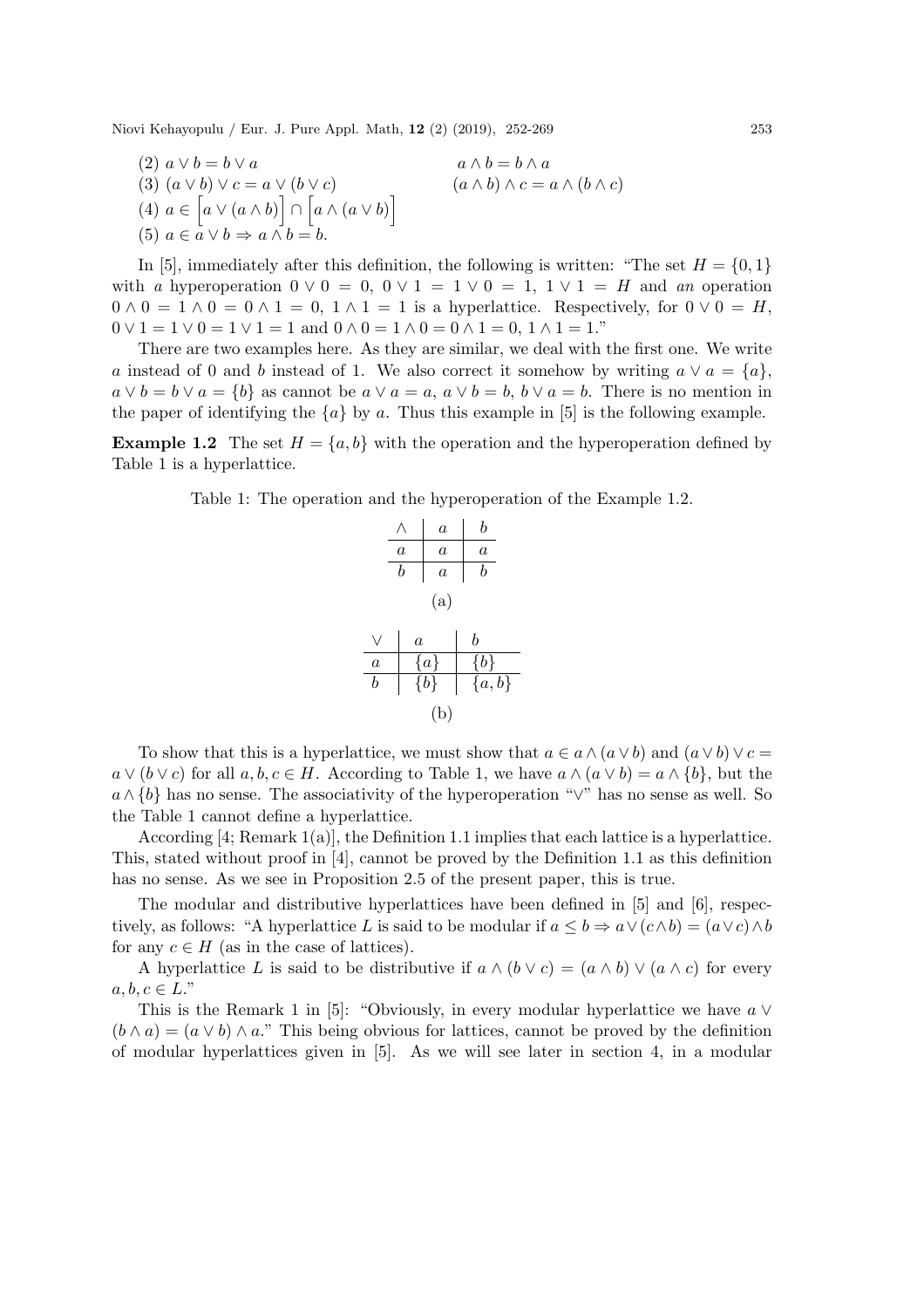hyperlattice we have  $\{v \wedge a \mid v \in a \vee b\} = a \vee (b \wedge a)$ ; and if for the set  $\{v \wedge a \mid v \in a \vee b\}$  we use the notation  $(a \vee b) \wedge a$ , then we can say that in a modular hyperlattice the property  $a \vee (b \wedge a) = (a \vee b) \wedge a$  holds.

After this remark, there is the Example  $2(a)$  in [5]. It is no clear what "the obvious operation" in this example means. In the Example 2(b), the  $b \wedge b$  and  $c \wedge c$  are missing.

Later Konstantinidou and Serafimidis changed the property (5) of Definition 1.1 and wrote " $a \in a \vee b \Leftrightarrow a \wedge b = b$ " instead of " $a \in a \vee b \Rightarrow a \wedge b = b$ " [7] (the " $\Leftarrow$ -part" being a consequence of Definition 1.1, should be omitted from the definition). They also defined the concepts of ∧*-distributive* and ∨*-distributive* hyperlattices as the hyperlattices in which the properties  $(a \vee b) \wedge c \subseteq (a \wedge c) \vee (b \wedge c)$  and  $(a \wedge b) \vee c \subseteq (a \vee c) \wedge (b \vee c)$ , respectively hold. Some authors consider only the properties  $(1)$ – $(4)$  as the definition of the hyperlattice and study hyperlattices having the property (5) as an additional property. Trying to transfer the definition of lattices to hyperlattices it is much better not to include condition (5) in the definition of hyperlattices. In the present paper we will do so.

In the definition of hyperlattices the part related to "∧" is the same as in the theory of lattices, so it has the same properties as in lattices. Concerning the "∨": We cannot write  $a \in a \wedge (a \vee b)$  as a is an element,  $a \vee b$  is a set and " $\wedge$ " is an operation between elements. Also we cannot write  $a \vee (b \vee c) = (a \vee b) \vee c$  as  $b \vee c$ ,  $a \vee b$  are sets, c, a elements and " $\vee$ " and operation between elements (the so called "hyperoperation"). That is expressions of the form  $a \in a \wedge (a \vee b)$ ,  $a \vee (b \vee c)$  and  $(a \vee b) \vee c$  have no sense. For the same reason the concepts of distributive and modular hyperlattices [5, 6] and the concepts of ∧-distributive and ∨ distributive hyperlattices considered in [7] have no sense as well. What we have already said is about the definition of hyperlattice introduced by Konstantinidou and Mittas in [4] and used in [5–7] as well. Later some authors working on the subject, just after the Definition 1.1, they added: "Let  $A, B \subseteq L$ . Then define  $A \vee B = \bigcup \{a \vee b \mid a \in A, b \in B\}$ and  $A \wedge B = \{a \wedge b \mid a \in A, b \in B\}$ " (see, for example [1, 2]). But this, written in a wrong place (and not only), make the definition still unreadable.

### 2. Hyperlattices

To pass from lattices to hyperlattices, we only have to transfer the properties  $(a \vee b) \vee c =$  $a \vee (b \vee c)$ ,  $a \wedge (a \vee b) = a$  and  $a \vee (a \wedge b) = a$ . The property  $(a \vee b) \vee c = a \vee (b \vee c)$  can be naturally transferred as follows:  $x \in u \vee c$  for some  $x \in a \vee b$  if and only if  $x \in a \vee v$  for some  $v \in b \vee c$ . The  $a \wedge (a \vee b) = a$  can be transferred as follows: there exists  $u \in a \vee b$ such that  $a \wedge u = a$ ; or for every  $u \in a \vee b$ ,  $a \wedge u = a$ . Finally, the property  $a \vee (a \wedge b) = a$ could be transferred as  $a \in a \vee (a \wedge b)$ ; if  $x \in a \vee (a \wedge b)$ , then  $x = a$  or both. As we see, the concept of a lattice can be extended not only in one way. To keep the existing definition in the bibliography, the concept of a lattice can be naturally transferred to a hyperlattice by the definition below. We denote by  $\mathcal{P}^*(L)$  the set of (all) nonempty subsets of L.

**Definition 2.1** Let  $L$  be a nonempty set.

 $\wedge : L \times L \to L \mid (a, b) \to a \wedge b$  an operation on L and  $\vee: L \times L \to \mathcal{P}^*(L) \mid (a, b) \to a \vee b$  a hyperoperation on L.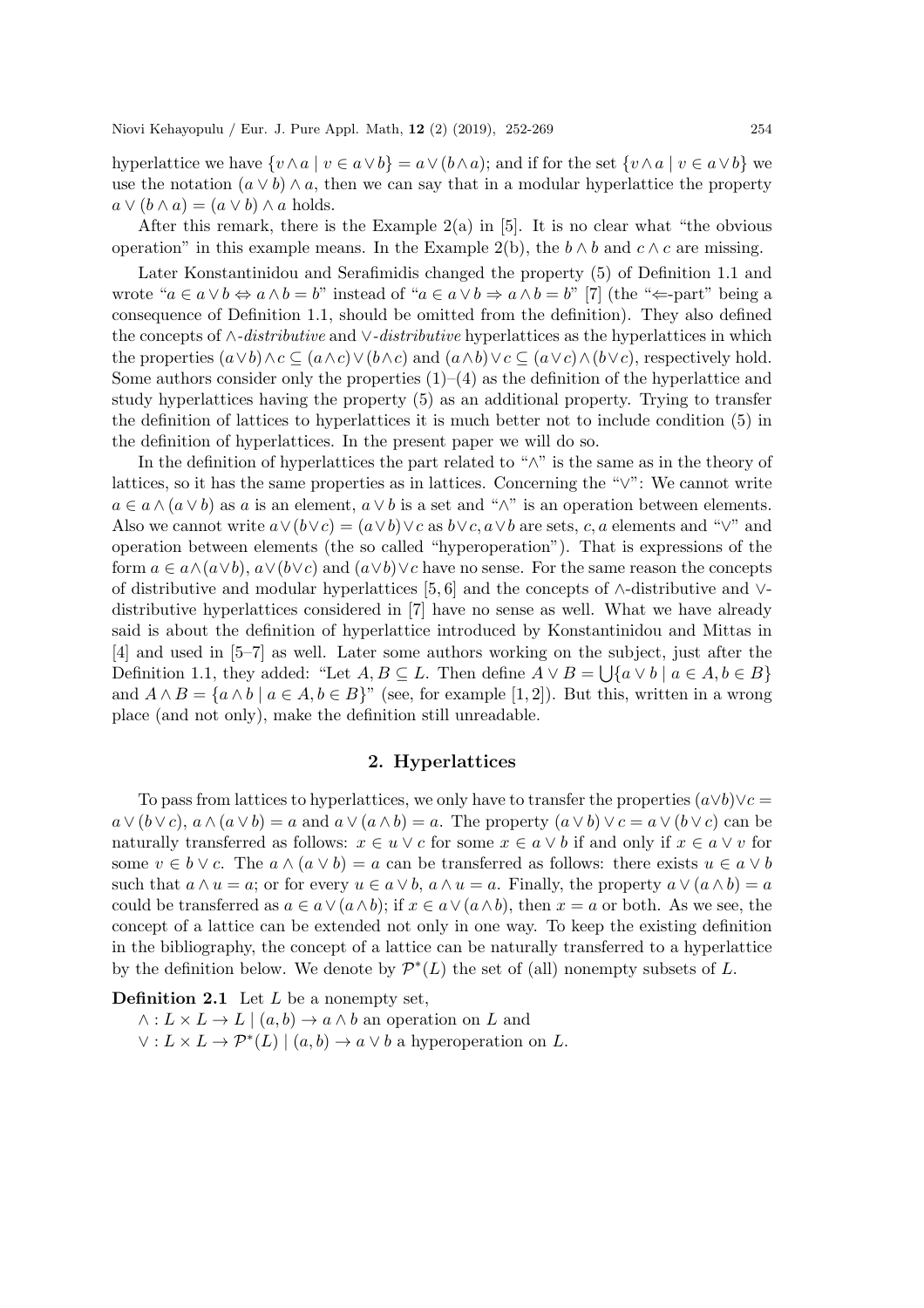We say that  $(L, \wedge, \vee)$  is a *hyperlattice* if, for every  $a, b, c \in L$ , the following assertions are satisfied:

- (1)  $a \wedge a = a$  and  $a \in a \vee a$
- (2)  $a \wedge b = b \wedge a$  and  $a \vee b = b \vee a$
- (3)  $(a \wedge b) \wedge c = (a \wedge b) \wedge c$ ; and  $(a \vee b) \vee c = a \vee (b \vee c)$  in the sense that  $x \in u \vee c$  for some  $u \in a \vee b$  if and only if  $x \in a \vee v$  for some  $v \in b \vee c$ .
- (4)  $a \wedge (a \vee b) = a$  in the sense that there exists  $u \in a \vee b$  such that  $a \wedge u = a$ ; and  $a \in a \vee (a \wedge b).$

**Remark 2.2** (A) The property  $(a \vee b) \vee c = a \vee (b \vee c)$  is clearly equivalent to

 $\bigcup u \vee c = \bigcup a \vee v.$ u∈a∨b v∈b∨c

(B) There exists  $u \in a \vee b$  such that  $a \wedge u = a$  if and only if  $a \in \{a \wedge u \mid u \in a \vee b\}.$ 

If in Definition 2.1 we add the property  $a \in a \vee b \Rightarrow a \wedge b = b$ , then this definition is equivalent to Definition 1.1 but only if, for any nonempty subsets  $A$  and  $B$  of  $L$ , we define the  $A \vee B$  and  $A \wedge B$  (there is no such a definition in [4–7]), preferable before the definition or in a correct way if it is after that (I mean, not as in  $[1-2]$ ); and emphasize the fact that the element a should be identified by the singleton  $\{a\}$  if and when is convenient and no confusion is possible.

**Remark 2.3** (see, for example [1]) In a hyperlattice,  $a \wedge b = b$  implies  $a \in a \vee b$ . [Indeed, by Definition 2.1(4), we have  $a \in a \vee (a \wedge b) = a \vee b$ . As we see later, the converse of this statement does not hold in general.

**Example 2.4** The set  $L = \{a, b, c\}$  with the operation " $\wedge$ " and the hyperoperation " $\vee$ " given by Table 2 is a hyperlattice.

Table 2: The hyperlattice of the Example 2.4.

|                  |                    | $\boldsymbol{a}$ | b                | с                |                |
|------------------|--------------------|------------------|------------------|------------------|----------------|
|                  | $\boldsymbol{a}$   | $\boldsymbol{a}$ | $\boldsymbol{a}$ | $\boldsymbol{a}$ |                |
|                  | $\boldsymbol{b}$   | $\boldsymbol{a}$ | b                | b                |                |
|                  | $\boldsymbol{c}$   | $\boldsymbol{a}$ | b                | $\overline{c}$   |                |
| $\vee$           | $\boldsymbol{a}$   | (a)              | $\boldsymbol{b}$ |                  | $\overline{c}$ |
| $\boldsymbol{a}$ | $\{a,b,c\}$        |                  | $\{b,c\}$        |                  | $\{c\}$        |
| $\boldsymbol{b}$ | $\{b,c\}$          |                  | $\{b\}$          |                  | $\{c\}$        |
| $\boldsymbol{c}$ | $\overline{\{c\}}$ |                  | ${c}$            |                  | $\{c\}$        |
|                  |                    |                  |                  |                  |                |

(b)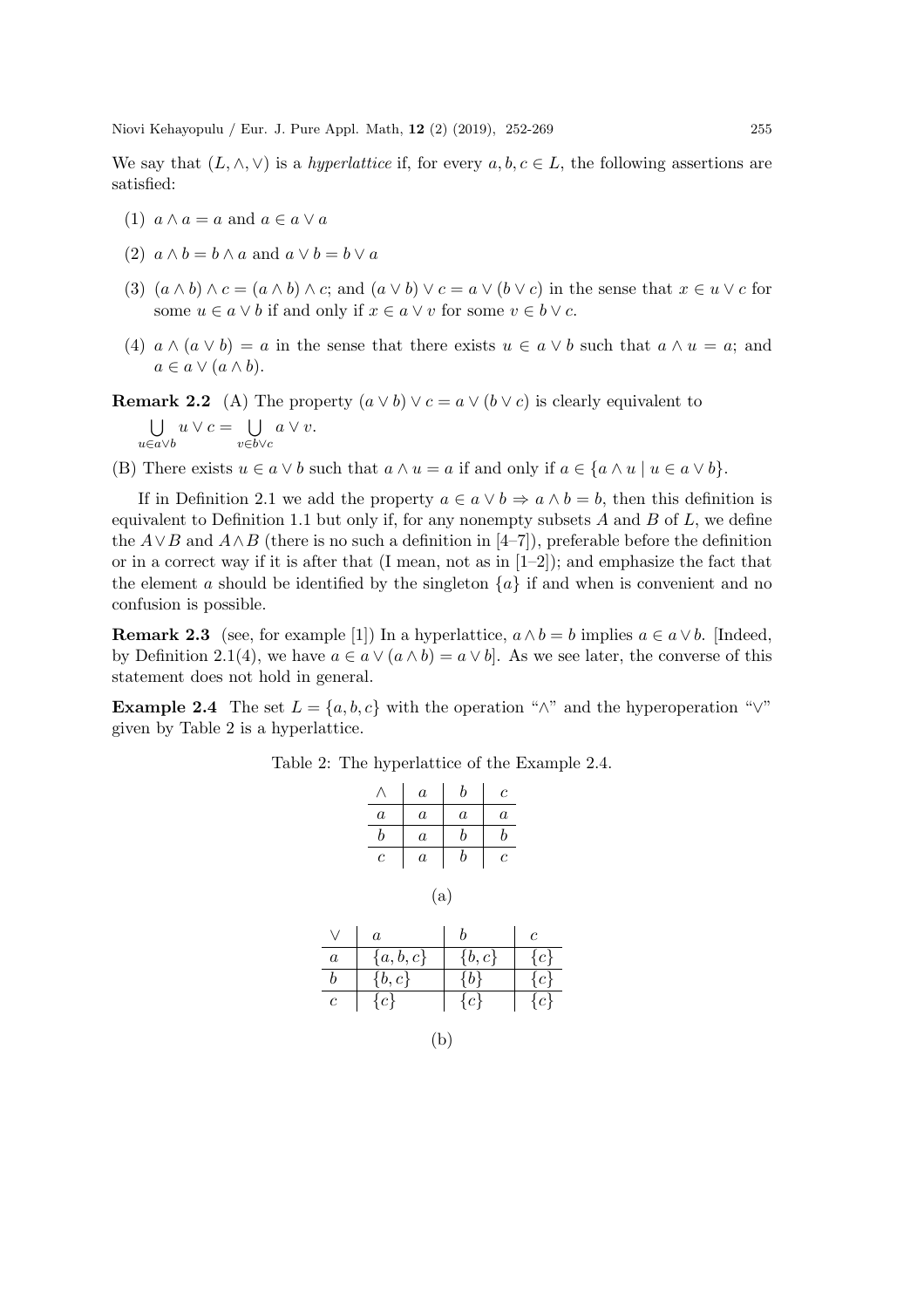Proposition 2.5 *Every lattice* (L, ∧, ∨) *is a hyperlattice.*

**Proof** We consider the operation  $\wedge : L \times L \to L \mid (a, b) \to a \wedge b$  and the hyperoperation  $\sqrt[n]{v}$  on L defined by

$$
\dot{\vee}: L \times L \to \mathcal{P}^*(L) \mid (a, b) \to a \dot{\vee} b := \{a \vee b\}.
$$

Then  $(L, \wedge, \vee)$  is a hyperlattice. Indeed: The operation  $\vee$  is well defined, the properties (1) and (2) of Definition 2.1 are satisfied, the operation " $\vee$ " is associative, indeed (1) and (2) of Definition 2.1 are satisfied, the operation " $\vee$ " is associative, indeed

$$
\bigcup_{u \in a \dot{\vee} b} u \dot{\vee} c = \bigcup_{u = a \vee b} u \dot{\vee} c = (a \vee b) \dot{\vee} c = \{(a \vee b) \vee c\},\
$$
  

$$
\bigcup_{v \in b \dot{\vee} c} a \dot{\vee} v = \bigcup_{v = b \vee c} a \dot{\vee} v = a \dot{\vee} (b \vee c) = \{a \vee (b \vee c)\}\
$$
and

since  $(a \vee b) \vee c = a \vee (b \vee c)$ , we have  $\bigcup$  $u \in a \vee b$  $u \dot{\vee} c = \bigcup$  $v \in b \vee c$  $a \dot{\vee} v.$ 

If  $a, b \in L$  then, for the element  $u := a \vee b \in a \vee b$ , we have  $a \wedge u = a \wedge (a \vee b) = a$ ; and  $a \in \{a\} = \{a \vee (a \wedge b)\} = a \vee (a \wedge b).$ 

**Second proof** We consider the operation  $\wedge : L \times L \to L \mid (a, b) \to a \wedge b$ and the hyperoperation " $\vee$ " on L defined by

$$
\dot{\vee}: L \times L \to \mathcal{P}^*(L) \mid (a, b) \to a \dot{\vee} b := \{a, b, a \vee b\}.
$$

Then  $(L, \wedge, \vee)$  is a hyperlattice. Indeed: The hyperoperation " $\vee$ " is well defined and the following assertions are satisfied:

- (1)  $a \in a \lor a$ , since  $a \lor a := \{a, a, a \lor a\} = \{a\}.$
- (2) It is clear.
- (3) We have

$$
\bigcup_{u \in a \dot{\vee} b} u \dot{\vee} c = \bigcup_{u \in \{a, b, a \vee b\}} u \dot{\vee} c = (a \dot{\vee} c) \vee (b \dot{\vee} c) \vee ((a \vee b) \dot{\vee} c)
$$
  
\n
$$
= \{a, c, a \vee c, b, c, b \vee c, a \vee b, c, (a \vee b) \vee c\}.
$$
  
\n
$$
\bigcup_{v \in b \dot{\vee} c} a \dot{\vee} v = \bigcup_{v \in \{b, c, b \vee c\}} a \dot{\vee} v = (a \dot{\vee} b) \vee (a \dot{\vee} c) \vee (a \dot{\vee} (b \vee c))
$$
  
\n
$$
= \{a, b, a \vee b, a, c, a \vee c, a, b \vee c, a \vee (b \vee c)\}.
$$

Since L is a lattice, we have  $(a \vee b) \vee c = a \vee (b \vee c)$  and so  $\bigcup_{\alpha \in \mathcal{A}} u \vee c = \bigcup_{\alpha \in \mathcal{A}} a \vee v$ .  $u \in a \vee b$   $v \in b \vee c$ 

(4) There exists  $u \in a \vee b$  such that  $a \wedge u = a$ . Indeed, for the element  $u := a \vee b \in a \vee b$ , we have  $a \wedge u = a \wedge (a \vee b) = a$ ; and  $a \in a \vee (a \wedge b)$  since  $a \vee (a \wedge b) = \{a, a \wedge b, a \vee (a \wedge b)\} = a$  $\{a, a \wedge b\}.$ 

We apply Proposition 2.5 to the following example.

Example 2.6 We consider the lattice L defined by Figure 1.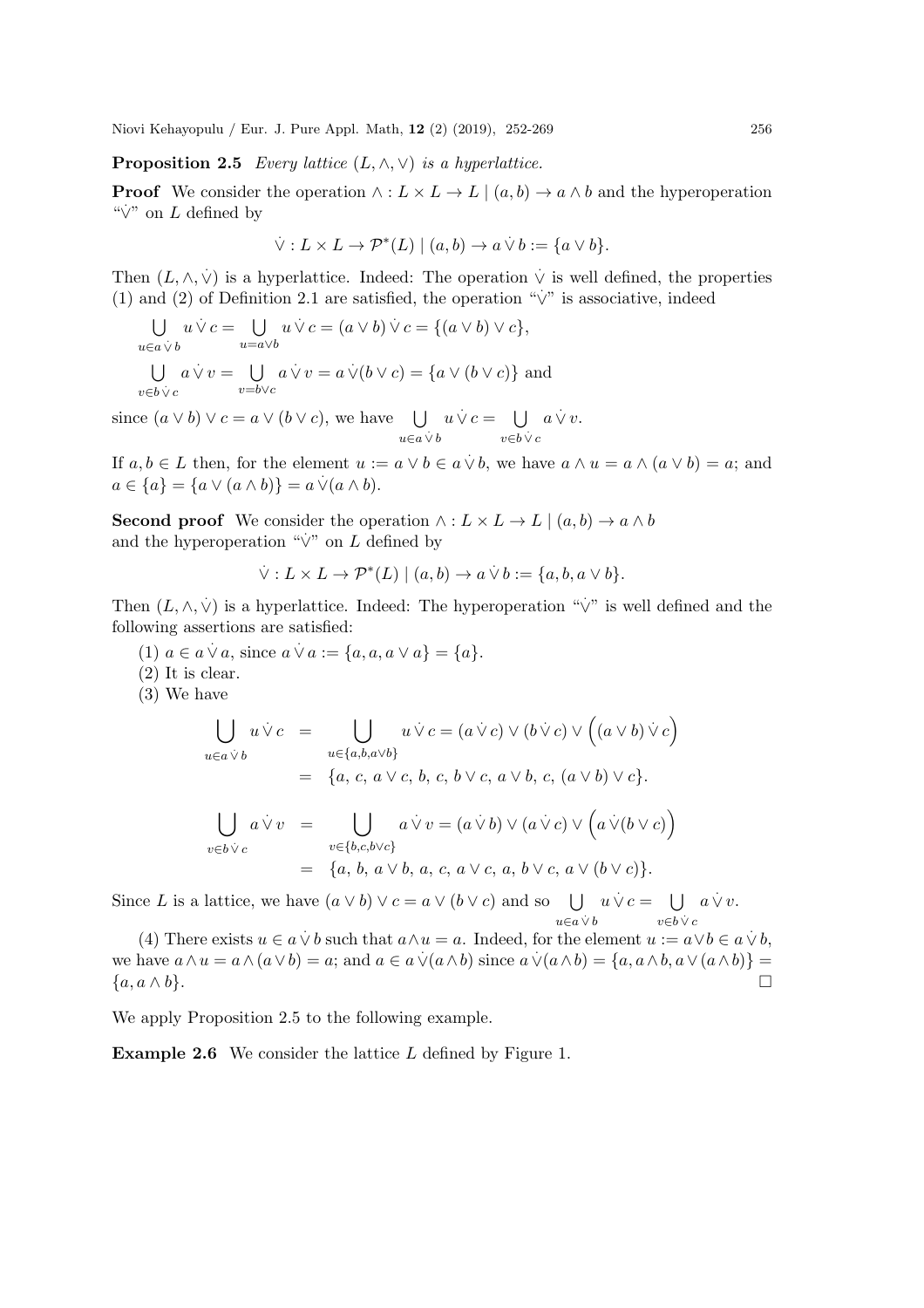

Figure 1: The lattice of the Example 2.6.

According to the first proof of Proposition 2.5, the set L with the operation and the hyperoperation of Table 3 is a hyperlattice.

> Table 3: The hyperlattice of the Example 2.6 that corresponds to the first proof of Proposition 2.5.

|                  | Λ                | $\boldsymbol{a}$ | $_{b}$           | $\overline{c}$   | $\boldsymbol{d}$ |                  |
|------------------|------------------|------------------|------------------|------------------|------------------|------------------|
|                  | $\boldsymbol{a}$ | $\boldsymbol{a}$ | $\boldsymbol{a}$ | $\boldsymbol{a}$ | $\boldsymbol{a}$ |                  |
|                  | $\boldsymbol{b}$ | $\boldsymbol{a}$ | $\boldsymbol{b}$ | $\boldsymbol{a}$ | $\boldsymbol{b}$ |                  |
|                  | $\boldsymbol{c}$ | $\boldsymbol{a}$ | $\boldsymbol{a}$ | $\boldsymbol{c}$ | $\boldsymbol{c}$ |                  |
|                  | $\boldsymbol{d}$ | $\boldsymbol{a}$ | $\it b$          | $\boldsymbol{c}$ | $\boldsymbol{d}$ |                  |
|                  |                  |                  | (a)              |                  |                  |                  |
| $\vee$           | $\it a$          |                  | b                | $\mathcal C$     |                  | $\boldsymbol{d}$ |
| $\boldsymbol{a}$ | $\{a\}$          |                  | $\{a\}$          | $\{a\}$          |                  | $\{a\}$          |
| $\boldsymbol{b}$ | $\{b\}$          |                  | $\{b\}$          | $\{d\}$          |                  | $\{d\}$          |
| $\boldsymbol{c}$ | $\{c\}$          |                  | $\{d\}$          | $\{c\}$          |                  | $\{d\}$          |
| $\boldsymbol{d}$ | ${d}$            |                  | $\{d\}$          | $\{d\}$          |                  | $\{d\}$          |
|                  |                  |                  | (b)              |                  |                  |                  |

According to the second proof of Proposition 2.5, the same lattice with the operation and the hyperoperation of Table 4 is a hyperlattice. In addition, Table 4 provides us with an example of a hyperlattice for which the converse statement in Remark 2.3 does not hold. Indeed,  $c \in c \vee b$  but  $c \wedge b \neq b$ .

> Table 4: The hyperlattice of the Example 2.6 that corresponds to the second proof of Proposition 2.5.

|                  | $\boldsymbol{a}$ | h       | С                | d                |
|------------------|------------------|---------|------------------|------------------|
| $\it a$          | $\boldsymbol{a}$ | $\it a$ | $\it a$          | $\it a$          |
| h                | $\boldsymbol{a}$ | h       | $\boldsymbol{a}$ |                  |
| $\,c\,$          | $\boldsymbol{a}$ | $\it a$ | с                | C                |
| $\boldsymbol{d}$ | $\it a$          | b       | $\mathcal C$     | $\boldsymbol{d}$ |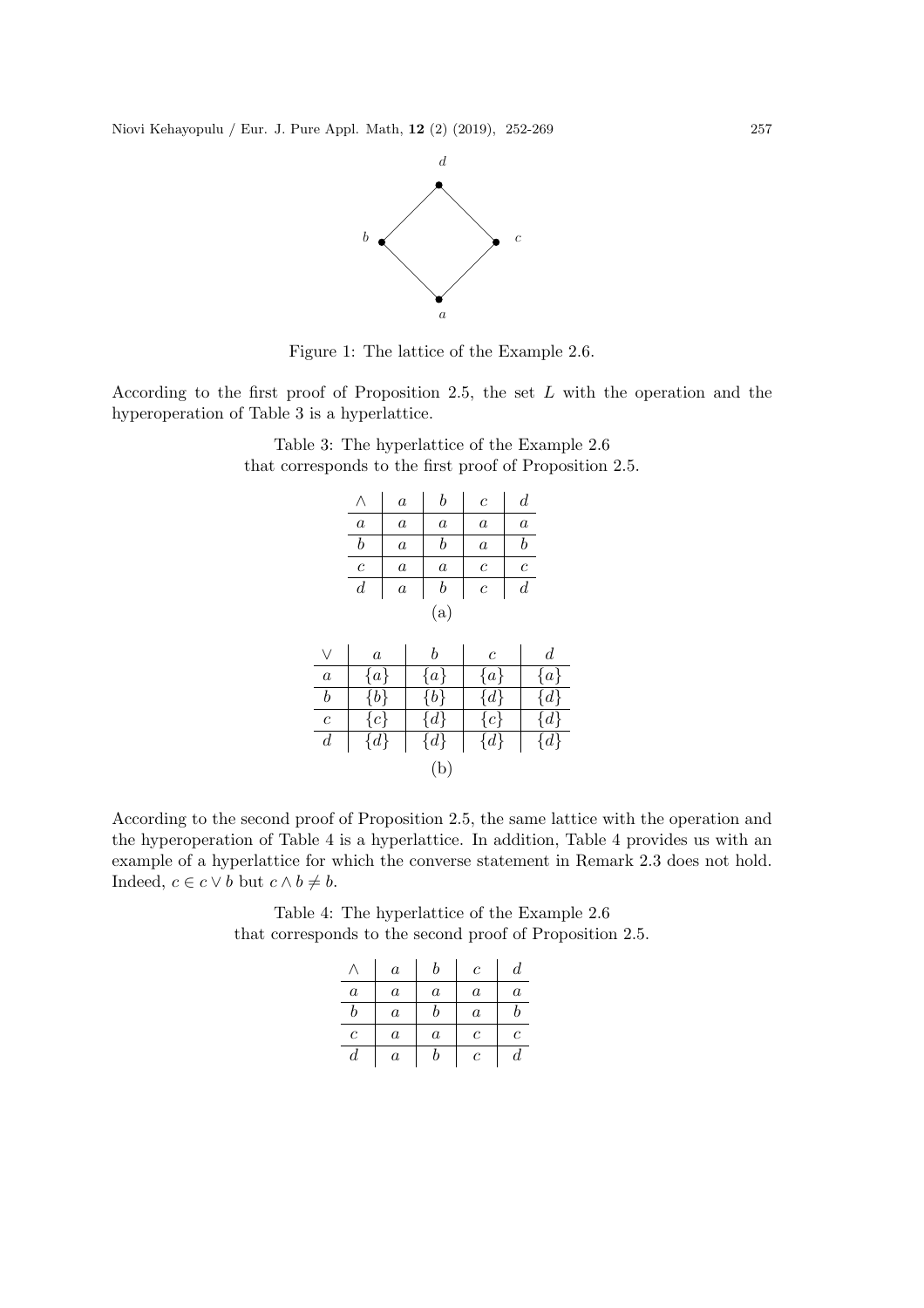|                  | $\boldsymbol{a}$ |             | $\mathfrak c$ | d          |  |  |
|------------------|------------------|-------------|---------------|------------|--|--|
| $\boldsymbol{a}$ | $\{a\}$          | $\{a,b\}$   | $\{a,c\}$     | ${a,d}$    |  |  |
| $\boldsymbol{b}$ | ${a,b}$          | $\{b\}$     | $\{b,c,d\}$   | $\{b, d\}$ |  |  |
| $\boldsymbol{c}$ | $\{a,c\}$        | $\{b,c,d\}$ | ${c}$         | ${c,d}$    |  |  |
| $\overline{d}$   | ${a,d}$          | $\{b, d\}$  | $\{c,d\}$     | $\{d\}$    |  |  |
| $\mathbf b$      |                  |             |               |            |  |  |

Proposition 2.7 In a hyperlattice the following are equivalent:

- (1) For every  $u \in a \vee b$  we have  $a \wedge u = a$ .
- (2)  $\{a \wedge x \mid x \in a \vee b\} = \{a\}.$

**Proof**  $(1) \implies (2)$ . If  $t \in \{a \wedge x \mid x \in a \vee b\}$ , then  $t = a \wedge x$  for some  $x \in a \vee b$ . Since  $x \in a \vee b$ , by (1), we have  $a \wedge x = a$ , thus we get  $t = a$ . On the other hand, since  $a \in a \vee a$ and  $a = a \wedge a$ , we have  $a \in \{a \wedge x \mid x \in a \vee b\}.$ (2)  $\implies$  (1). If  $u \in a \vee b$ , then  $a \wedge u \in \{a \wedge x \mid x \in a \vee b\} = \{a\}$  and so  $a \wedge u = a$ .

## 3. Distributive hyperlattices

A lattice L is called distributive if, for any  $a, b, c \in L$ , we have  $a \wedge (b \vee c) = (a \wedge b) \vee (a \wedge c)$ . This concept can be naturally transferred to hyperlattices as follows:

**Definition 3.1(1)** A hyperlattice  $(L, \wedge, \vee)$  is called *distributive* if the following assertions are satisfied:

- (1) if  $u \in b \vee c$ , then  $a \wedge u \in (a \wedge b) \vee (a \wedge c)$  and
- (2) if  $u \in (a \wedge b) \vee (a \wedge c)$ , then there exists  $v \in b \vee c$  such that  $u = a \wedge v$ .

In other words,  $u \in (a \wedge b) \vee (a \wedge c)$  if and only if there exists  $v \in b \vee c$  such that  $u = a \wedge v$ . That is, if  $\{a \wedge v \mid v \in b \vee c\} = (a \wedge b) \vee (a \wedge c)$  for every  $a, b, c \in L$ .

The equivalent definition  $a \vee (b \wedge c) = (a \vee b) \wedge (a \vee c)$  of distributive lattices can be transferred to hyperlattices in Definition 3.1(2). According to the problem we face we use either the first or the second definition.

**Definition 3.1(2)** A hyperlattice  $(L, \wedge, \vee)$  is called *distributive* if the following assertions are satisfied:

- (1) if  $u \in a \vee (b \wedge c)$ , then there exist  $v \in a \vee b$  and  $w \in a \vee c$  such that  $u = v \wedge w$  and
- (2) if  $u \in a \vee b$  and  $v \in a \vee c$ , then  $u \wedge v \in a \vee (b \wedge c)$ .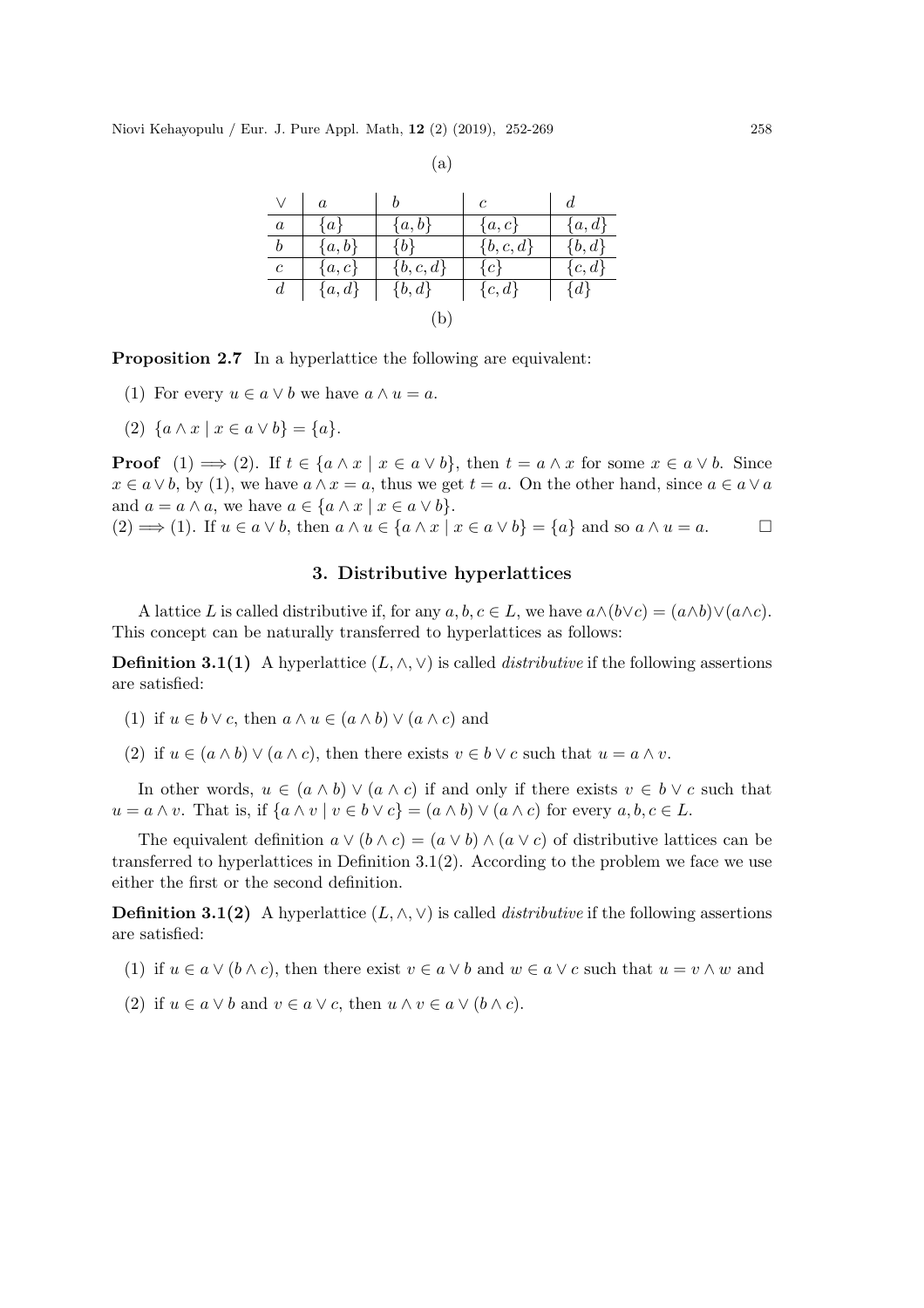In other words,  $u \in a \vee (b \wedge c)$  if and only if there exist  $v \in a \vee b$  and  $w \in a \vee c$  such that  $u = v \wedge w$ . That is, if  $\{v \wedge w \mid v \in a \vee b, w \in a \vee c\} = a \vee (b \wedge c)$  for all  $a, b, c \in L$ .

Example 3.2 (see also [1; Lemma 3.20]) The hyperlattice of Table 5 is not distributive in the sense of Definition 3.1(2). This is because for the element  $c \in b \vee (a \wedge b)$ , there are no  $v \in b \vee a$  and  $w \in b \vee b$  such that  $c = v \wedge w$ . It is not distributive in the sense of Definition 3.1(1) as well, since  $c \in (b \wedge a) \vee (b \wedge c)$  but there is no  $v \in a \vee c$  such that  $c = b \wedge v.$ 

Table 5: The hyperlattice of the Example 3.2.

|                  |                    | $\boldsymbol{a}$ | b                | $\,c\,$          |                  |
|------------------|--------------------|------------------|------------------|------------------|------------------|
|                  | $\boldsymbol{a}$   | $\boldsymbol{a}$ | $\boldsymbol{a}$ | $\boldsymbol{a}$ |                  |
|                  | $\boldsymbol{b}$   | $\boldsymbol{a}$ | $\boldsymbol{b}$ | $\boldsymbol{b}$ |                  |
|                  | $\overline{c}$     | $\boldsymbol{a}$ | b                | $\overline{c}$   |                  |
|                  |                    |                  | (a)              |                  |                  |
|                  | $\boldsymbol{a}$   |                  | $\it b$          |                  | $\boldsymbol{c}$ |
| $\boldsymbol{a}$ | $\{a\}$            |                  | $\{b,c\}$        |                  | $\{c\}$          |
| $\boldsymbol{b}$ | $\{b,c\}$          |                  | $\{b\}$          |                  | $\{c\}$          |
| $\boldsymbol{c}$ | $\overline{\{c\}}$ |                  | $\{c\}$          |                  | $\{c\}$          |
|                  |                    |                  | (b)              |                  |                  |

Example 3.3 (see also [3; Example 1.8]) The hyperlattice defined by Table 6 is a distributive hyperlattice in the sense of Definition 3.1(1) since for all  $a, b, c \in L$ , we have  ${a \wedge v \mid v \in b \vee c} = (a \wedge b) \vee (a \wedge c)$ ; but it is not distributive in the sense of Definition 3.1(2) as  $c \in d \vee b$ ,  $d \in d \vee c$  but  $c \wedge d \notin d \vee (b \wedge c)$ .

Table 6: The hyperlattice of the Example 3.3.

|                  | $\boldsymbol{a}$ | h       | с                | d                |
|------------------|------------------|---------|------------------|------------------|
| $\it a$          | $\boldsymbol{a}$ | $\it a$ | $\boldsymbol{a}$ | $\boldsymbol{a}$ |
| b                | $\boldsymbol{a}$ | h       | $\boldsymbol{a}$ | h                |
| $\,c\,$          | $\boldsymbol{a}$ | $\it a$ | $\boldsymbol{c}$ | $\overline{c}$   |
| $\boldsymbol{d}$ | $\it a$          |         | с                | d                |

| ×<br>۰. | u |
|---------|---|

|                  | $\boldsymbol{a}$ |           | С         | d.            |
|------------------|------------------|-----------|-----------|---------------|
| $\boldsymbol{a}$ | $\{a\}$          | {b}       | ${c}$     | $\{d\}$       |
| b                | $\{b\}$          | $\{a,b\}$ | $\{d\}$   | $\{c,d\}$     |
| $\boldsymbol{c}$ | $\{c\}$          | $\{d\}$   | $\{a,c\}$ | $\{b, d\}$    |
| $\overline{d}$   | $\{d\}$          | $\{c,d\}$ | $\{b,d\}$ | $\{a,b,c,d\}$ |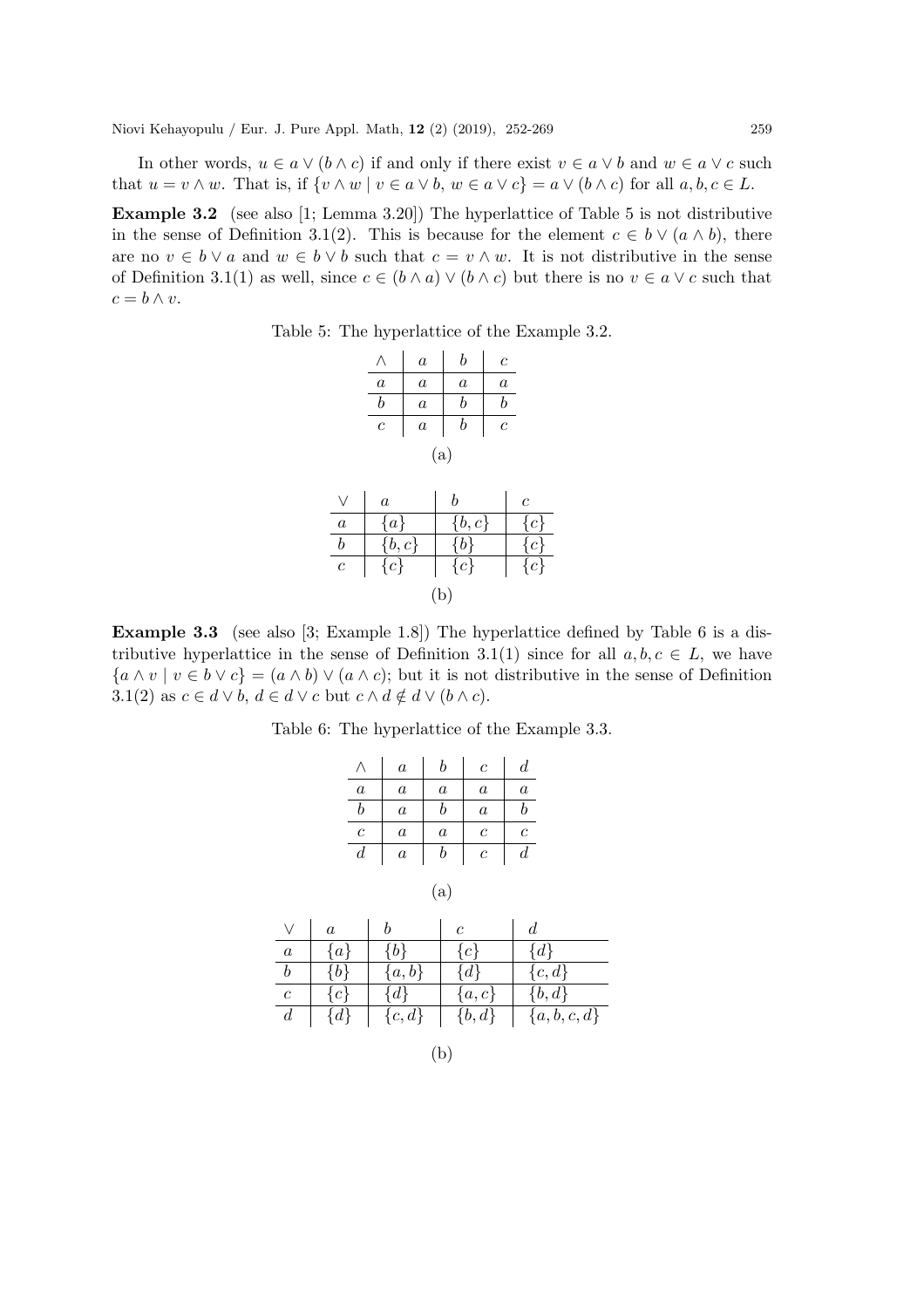**Proposition 3.4** If  $(L, \wedge, \vee)$  is a distributive lattice, then the hyperlattice  $(L, \wedge, \vee)$ , where  $\forall$  :  $(a,b) \rightarrow a \lor b \in \{a \lor b\}$  *considered in the first part of Proposition 2.5 is a distributive hyperlattice in the sense of Definition 3.1(1) and in the sense of Definition 3.1(2)*.

**Proof** The hyperlattice  $(L, \wedge, \vee)$  is distributive in the sense of Definition 3.1(1). In fact: if  $u \in b \vee c$ , then  $u = b \vee c$  and  $a \wedge u = a \wedge (b \vee c) = (a \wedge b) \vee (a \wedge c) \in (a \wedge b) \vee (a \wedge c)$ .

If  $u \in (a \wedge b) \vee (a \wedge c)$ , then  $u = (a \wedge b) \vee (a \wedge c)$  and, for the element  $v := b \vee c \in b \vee c$ , we have  $u = a \wedge v$ . It is distributive in the sense of Definition 3.1(2) as well. Indeed: if  $u \in a \lor (b \land c)$ , then  $u = a \lor (b \land c)$  and, for the elements  $v := a \lor b \in a \lor b$  and  $w := a \lor c \in a \lor c$ , we have  $u = a \lor (b \land c) = (a \lor b) \land (a \lor c) = v \land w$ . If  $u \in a \lor b$  and  $v \in a \vee c$ , then  $u = a \vee b$ ,  $v = a \vee c$  and then  $u \wedge v = (a \vee b) \wedge (a \vee c) = a \vee (b \wedge c)$ .

**Proposition 3.5** *If*  $(L, \wedge, \vee)$  *is a distributive lattice, then the hyperlattice*  $(L, \wedge, \vee)$ ,  $where \forall : (a, b) \rightarrow a \forall b \in \{a, b, a \lor b\}$  *considered in the second part of Proposition 2.5 is a distributive hyperlattice in the sense of Definition 3.1(1). It is not a distributive hyperlattice in the sense of Definition 3.1(2) in general, but it satisfies the property (1) of Definition 3.1(2).*

**Proof** Let  $u \in b \vee c$ . Then  $a \wedge u \in (a \wedge b) \vee (a \wedge c)$ . Indeed: if  $u = b$ , then  $a \wedge u =$ a  $\wedge$  b ∈ (a  $\wedge$  b)  $\vee$ (a  $\wedge$  c); if  $u = c$ , then  $a \wedge u = a \wedge c \in (a \wedge b) \vee (a \wedge c)$ ; if  $u = b \vee c$ , then  $a \wedge u = a \wedge (b \vee c) = (a \wedge b) \vee (a \wedge c) \in (a \wedge b) \vee (a \wedge c).$ 

If  $u \in (a \wedge b) \vee (a \wedge c)$ , then there exists  $v \in b \vee c$  such that  $u = a \wedge v$ . Indeed: if  $u = a \wedge b$  then, for the element  $v := b \in b \vee c$ , we have  $u = a \wedge v$ ; if  $u = a \wedge c$  then, for the element  $v := c \in b \lor c$ , we have  $u = a \land v$ ; if  $u = (a \land b) \lor (a \land c)$ , then for the element  $v := b \lor c \in b \lor c$ , we have  $u = (a \land b) \lor (a \land c) = a \land (b \lor c) = a \land v$ .

The hyperlattice L satisfies the property (1) of Definition 3.1(2); that is, if  $u \in a \vee (b \wedge c)$ , then there exist  $v \in a \lor b$  and  $w \in a \lor c$  such that  $u = v \land w$ . Indeed: if  $u = a$  then, for the elements  $v := a \in a \vee b$  and  $w := a \in a \vee c$ , we have  $u = v \wedge w$ ; if  $u = b \wedge c$  then, for the elements  $v := b \in a \lor b$  and  $w := c \in a \lor c$ , we have  $u = v \land w$ ; if  $u = a \lor (b \land c)$ then, for the elements  $v := a \lor b \in a \lor b$  and  $w := a \lor c \in a \lor c$ , we have  $u = a \lor (b \land c) =$  $(a \vee b) \wedge (a \vee c) = v \wedge w.$ 

We prove the rest of the proposition by the following example.

Let us consider the distributive lattice of Figure 2.

The hyperlattice L with the operation  $\wedge$  and the hyperoperation  $\dot{\vee}$  defined in the second proof of Proposition 2.5 is given by Table 7 and, according to what we already said, it is a distributive hyperlattice in the sense of Definition 3.1(1) and satisfies condition (1) of Definition 3.1(2). But it is not distributive in the sense of Definition 3.1(2) as  $c \in c \vee a$ ,  $b \in c \vee b$  but  $c \wedge b \notin c \vee (a \wedge b)$ .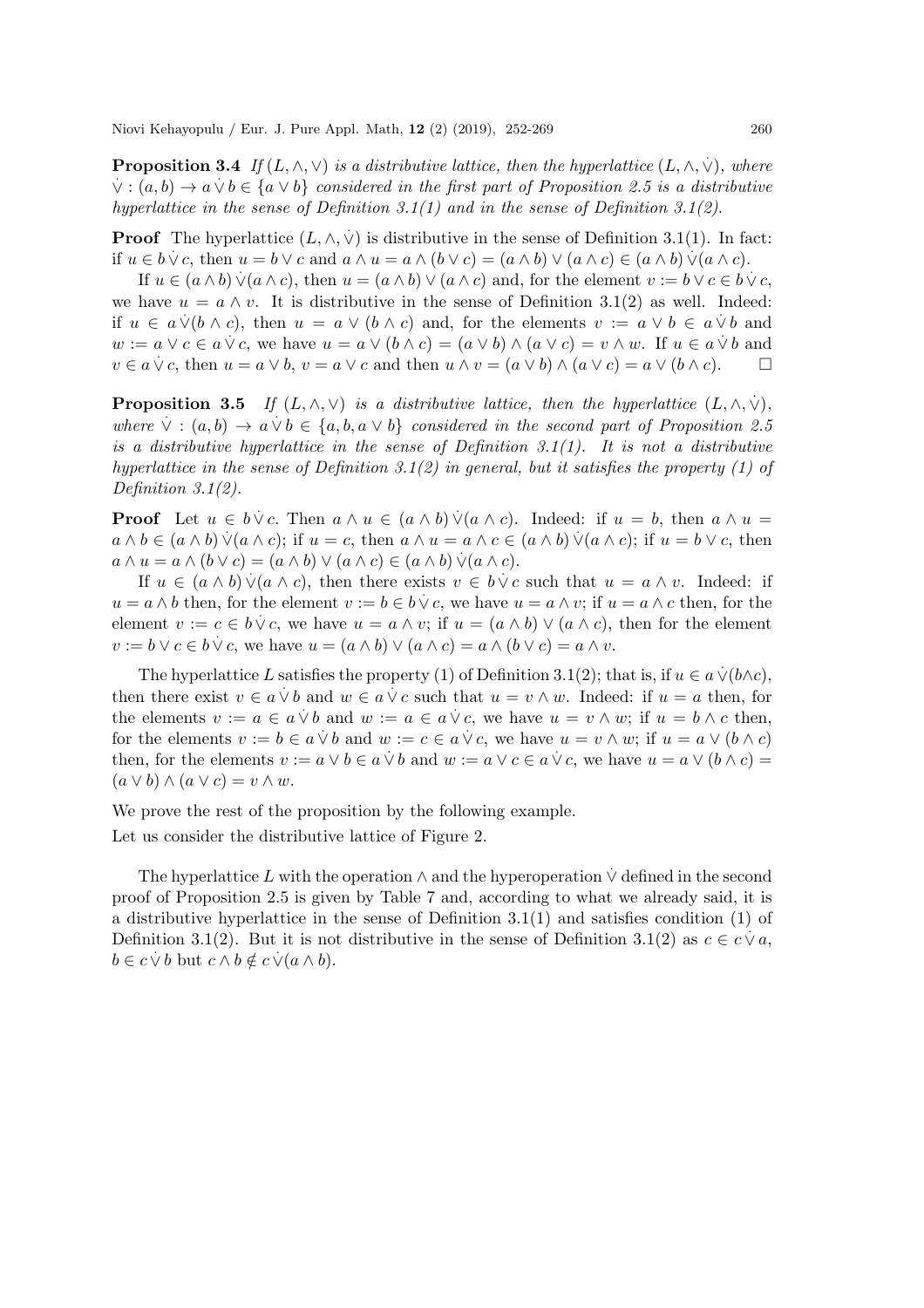

Figure 2: The distributive hyperlattice of Proposition 3.5.

Table 7: The hyperlattice in Proposition 3.5.

|              | $\boldsymbol{a}$ | b       | $\overline{c}$   | $\boldsymbol{d}$ | $\epsilon$       |
|--------------|------------------|---------|------------------|------------------|------------------|
| $\it a$      | $\boldsymbol{a}$ | $\it a$ | $\boldsymbol{a}$ | $\boldsymbol{a}$ | $\boldsymbol{a}$ |
| $\it b$      | $\boldsymbol{a}$ | b       | b                | b                | b                |
| $\mathcal C$ | $\boldsymbol{a}$ | b       | $\overline{c}$   | b                | Ċ                |
| d            | $\boldsymbol{a}$ |         | b                | d                | d                |
| $\,e\,$      | $\it a$          | b       | $\boldsymbol{c}$ | $\boldsymbol{d}$ | $\,e\,$          |
|              |                  |         |                  |                  |                  |

$$
\rm (a)
$$

| $\vee$           | $\boldsymbol{a}$ | b         | $\mathfrak c$ | d.          | $\epsilon$ |
|------------------|------------------|-----------|---------------|-------------|------------|
| $\boldsymbol{a}$ | $\{a\}$          | $\{a,b\}$ | $\{a,c\}$     | ${a,d}$     | $\{a,e\}$  |
| $\boldsymbol{b}$ | $\{a,b\}$        | ${b}$     | $\{b,c\}$     | $\{b, d\}$  | $\{b,e\}$  |
| $\boldsymbol{c}$ | $\{a,c\}$        | $\{b,c\}$ | ${c}$         | $\{c,d,e\}$ | $\{c, e\}$ |
| $\overline{d}$   | $\{a,d\}$        | $\{b,d\}$ | $\{c,d,e\}$   | $\{d\}$     | $\{d,e\}$  |
| $\epsilon$       | $\{a,e\}$        | $\{b,e\}$ | $\{c,e\}$     | $\{d,e\}$   | $\{e\}$    |
|                  |                  |           | (h)           |             |            |



 $\Box$ 

Example 3.6 Let us consider the no distributive lattice of Figure 3.

The hyperlattice  $(L, \wedge, \vee)$  that corresponds to Figure 3 using the second proof of Proposition 2.5 is given by Table 8. This is not distributive hyperlattice in the sense of Definition 3.1(1) as  $e \in b \vee c$  and  $d \wedge e \notin (d \wedge b) \vee (d \wedge c)$ , that is condition (1) of Definition 3.1(1) does not hold; and not distributive hyperlattice in the sense of Definition 3.1(2) as  $e \in d \vee b$ ,  $e \in d \vee c$  and  $e \wedge e \notin d \vee (b \wedge c) = \{d, a\}$ , that is condition (2) of Definition 2.8(2) does not hold.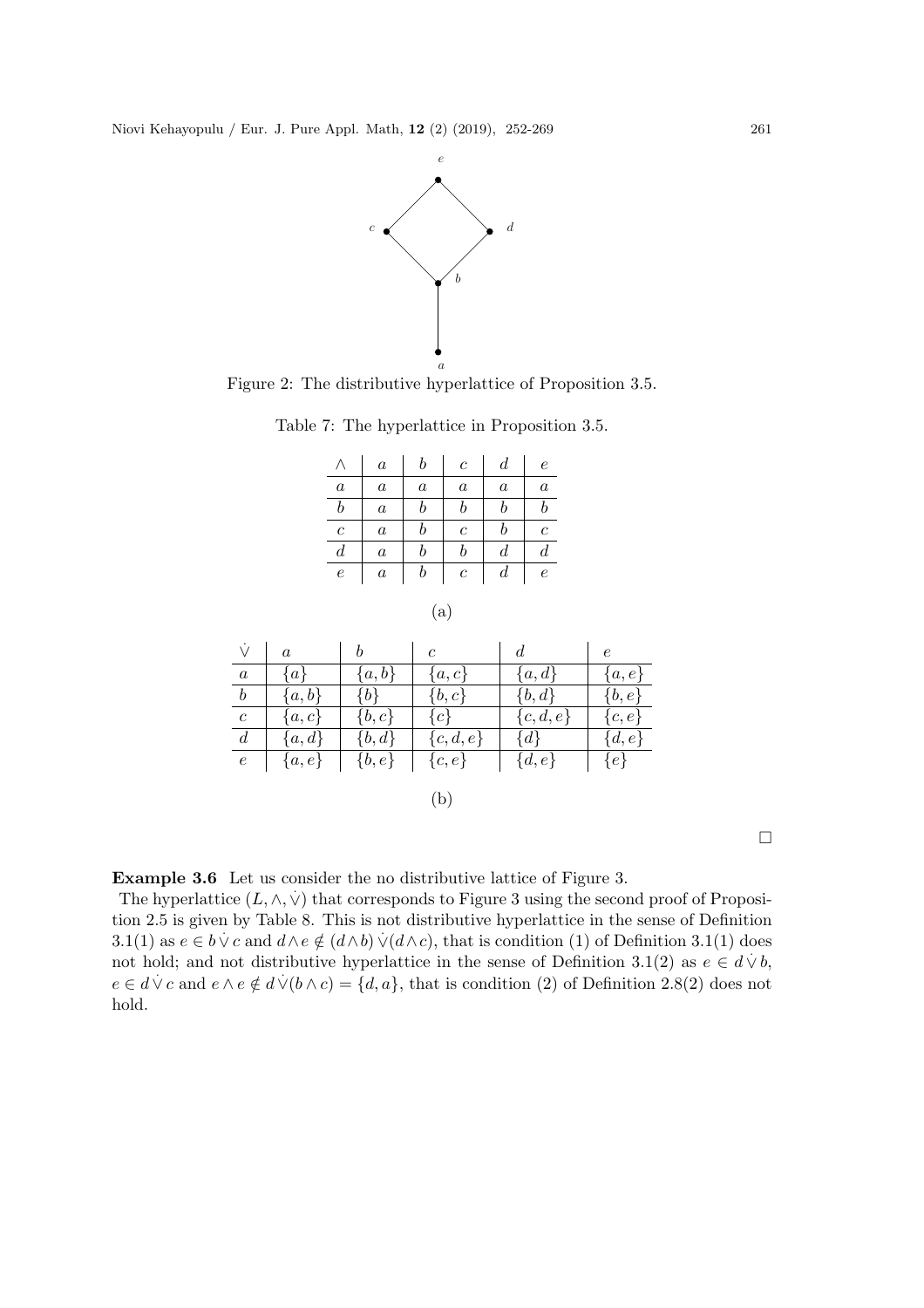

Figure 3: The no distributive lattice of the Example 3.6.

Table 8: The hyperlattice of the Example 3.6.

|                  | $\it a$          | b                | $\,c\,$          | $\boldsymbol{d}$ | $\epsilon$       |
|------------------|------------------|------------------|------------------|------------------|------------------|
| $\it a$          | $\it a$          | $\boldsymbol{a}$ | $\boldsymbol{a}$ | $\it a$          | $\boldsymbol{a}$ |
| $\boldsymbol{b}$ | $\boldsymbol{a}$ | b                | $\boldsymbol{a}$ | $\boldsymbol{a}$ | h                |
| $\overline{c}$   | $\boldsymbol{a}$ | $\boldsymbol{a}$ | $\mathcal C$     | $\boldsymbol{a}$ | $\overline{c}$   |
| $\boldsymbol{d}$ | $\it a$          | $\boldsymbol{a}$ | $\it a$          | $_{d}$           | d                |
| $\boldsymbol{e}$ | $\boldsymbol{a}$ | b                | $\boldsymbol{c}$ | $\overline{d}$   | $\epsilon$       |
|                  |                  |                  |                  |                  |                  |

|                  | $\overline{a}$ | b           | $\mathfrak{c}$ | d.          | $\epsilon$ |
|------------------|----------------|-------------|----------------|-------------|------------|
| $\alpha$         | $\{a\}$        | $\{a,b\}$   | $\{a,c\}$      | ${a,d}$     | $\{a,e\}$  |
| $\boldsymbol{b}$ | $\{a,b\}$      | $\{b\}$     | $\{b,c,e\}$    | $\{b,d,e\}$ | $\{b,e\}$  |
| $\boldsymbol{c}$ | $\{a,c\}$      | $\{b,c,e\}$ | $\{c\}$        | $\{c,d,e\}$ | $\{c,e\}$  |
| $\overline{d}$   | ${a,d}$        | $\{b,d,e\}$ | $\{c,d,e\}$    | $\{d\}$     | $\{d,e\}$  |
| $\boldsymbol{e}$ | $\{a,e\}$      | $\{b,e\}$   | $\{c,e\}$      | $\{d,e\}$   | $\{e\}$    |
|                  |                |             | (b             |             |            |

Now we will give another proof of Proposition 2.5 in the next proposition.

**Proposition 3.7** Let  $(L, \wedge, \vee)$  be a lattice and " $\vee$ " the hyperoperation on L defined by:

$$
\dot{\vee}: L \times L \to \mathcal{P}^*(L) \mid (a, b) \to a \dot{\vee} b := \{ t \in L \mid t \leq a \vee b \}.
$$

*Then*  $(L, \wedge, \vee)$  *is a hyperlattice.* 

**Proof** Let  $x \in u \lor c$  for some  $u \in a \lor b$ . Then  $x \le u \lor c$  and  $u \le a \lor b$ , so  $x \le (a \lor b) \lor c =$ a v (b ∨ c). For the element  $v := b \lor c \in b \lor c$ , we have  $x \in a \lor v$ , so condition (3) of Definition 2.1 is satisfied. Let now  $a, b \in L$ . For the element  $u := a \vee b \in a \vee b$ , we have  $a \wedge u = a \wedge (a \vee b) = a$ ; and since  $a \le a \vee (a \wedge b)$ , we have  $a \in a \vee (a \wedge b)$  and condition (4) of Definition 2.1 also holds.

**Proposition 3.8** If  $(L, \wedge, \vee)$  is a distributive lattice, then the hyperlattice  $(L, \wedge, \vee)$ , where  $a \vee b := \{t \in L \mid t \leq a \vee b\}$  *considered in Proposition 3.7 satisfies condition (1) of Definition 3.1(1) and condition (2) of Definition 3.1(2).*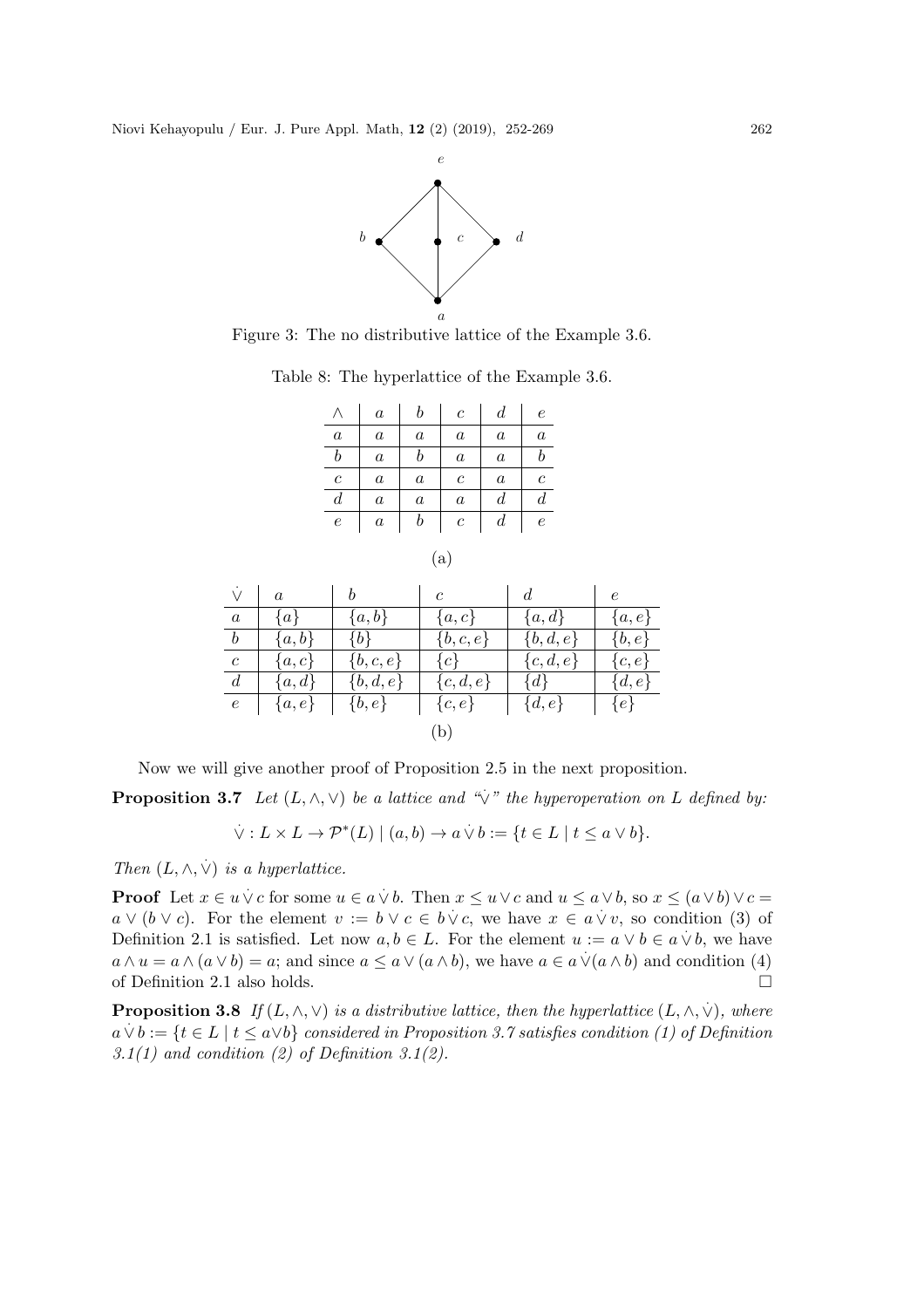**Proof** Let  $u \in b \vee c$ . Then  $a \wedge u \in (a \wedge b) \vee (a \wedge c)$ . Indeed: Since  $u \leq b \vee c$ , we have a  $\land$   $u \le a \land (b \lor c) = (a \land b) \lor (a \land c)$ , so  $a \land u \in (a \land b) \lor (a \land c)$  and condition (1) of Definition 3.1(1) is satisfied. Let now  $u \in a \lor b$  and  $v \in a \lor c$ . Then  $u \land v \in a \lor (b \land c)$ . Indeed, since  $u \le a \vee b$  and  $v \le a \vee c$ , we have  $u \wedge v \le (a \vee b) \wedge (a \vee c) = a \vee (b \wedge c)$ , then  $u \wedge v \in a \vee (b \wedge c)$  and condition (2) of Definition 3.1(2) also holds.

The question is: Given a distributive lattice  $(L, \wedge, \vee)$  and the hyperlattice  $(L, \wedge, \vee),$ where  $a \vee b := \{t \in L \mid t \leq a \vee b\}$ , under what conditions the hyperlattice  $(L, \wedge, \vee)$  is a distributive hyperlattice in the sense of Definitions  $3.1(1)$  and  $3.1(2)$ ? As answer is given in the rest of this section.

**Proposition 3.9** Let  $(L, \wedge, \vee)$  be a distributive lattice and  $(L, \wedge, \vee)$  the hyperlattice with  $\mathcal{L}$  to position  $\mathcal{L}$  is  $\{E, \lambda, \lambda, \lambda, \lambda\}$  or a distributive value of  $\mathcal{L}$ ,  $\{\lambda, \lambda, \lambda, \lambda\}$  is the property

$$
u \in (a \wedge b) \vee (a \wedge c) \text{ and } v \in b \vee c \text{ imply } a \wedge v \le u \tag{3.1}
$$

*Then*  $(L, \wedge, \vee)$  *satisfies condition (2) of Definition 3.1(1).* 

**Proof** Let  $u \in (a \wedge b) \vee (a \wedge c)$ . Then  $u \leq (a \wedge b) \vee (a \wedge c) = a \wedge (b \vee c)$ . We put  $v := b \vee c$ and we have  $u \le a \wedge v$ . On the other hand, since  $u \in (a \wedge b) \vee (a \wedge c)$  and  $v \in b \vee c$ , by (3.1), we have  $a \wedge v \leq u$ . Hence we get  $u = a \wedge v$  and the hyperlattice  $(L, \wedge, \vee)$  satisfies condition (2) of Definition 3.1(1).

By Propositions 3.8 and 3.9 we have the following corollary.

**Corollary 3.10** Let  $(L, \wedge, \vee)$  be a distributive lattice and  $(L, \wedge, \vee)$  the hyperlattice defined  $by a \vee b := \{t \in L \mid t \leq a \vee b\}$  *and having the property (3.1). Then*  $(L, \wedge, \vee)$  *is a distributive hyperlattice in the sense of Definition 3.1(1).*

**Proposition 3.11** Let  $(L, \wedge, \vee)$  be a distributive lattice and  $(L, \wedge, \vee)$  the hyperlattice with  $\mathcal{L}$  to position  $\mathcal{L}$  is  $\{E, \langle E, \cdot, \cdot \rangle\}$  or a distributive value of  $\langle E, \cdot, \cdot \rangle$ ,  $\langle E, \cdot \rangle$  for  $\mathcal{L}$  to  $\{E \mid t \leq a \vee b\}$  satisfying the property

$$
u \in a \lor (b \land c), v \in a \lor b \text{ and } w \in a \lor c \text{ imply } u \ge v \land w \tag{3.2}
$$

*Then*  $(L, \wedge, \vee)$  *satisfies condition* (1) of Definition 3.1(2).

**Proof** Let  $u \in a \vee (b \wedge c)$  Then  $u \le a \vee (b \wedge c) = (a \vee b) \wedge (a \vee c)$ . We put  $v := a \vee b \in a \vee b$ and  $w := a \lor c \in a \lor c$  and we have  $u \le v \land w$ . On the other hand, by (3.2) we have  $u > v \wedge w$ , then  $u = v \wedge w$  and so condition (1) of Definition 3.1(2) is satisfied. By Propositions 3.8 and 3.11 we have the following corollary.

**Corollary 3.12** Let  $(L, \wedge, \vee)$  be a distributive lattice and  $(L, \wedge, \vee)$  the hyperlattice defined  $by a \vee b := \{t \in L \mid t \leq a \vee b\}$  *and having the property (3.2). Then*  $(L, \wedge, \vee)$  *is a distributive hyperlattice in the sense of Definition 3.1(2).*

Problem 3.13 Write a program to show that the hyperlattice considered in Proposition 3.8 does not satisfy condition (2) of Definition 3.1(1) and condition (1) of Definition 3.1(2) in general.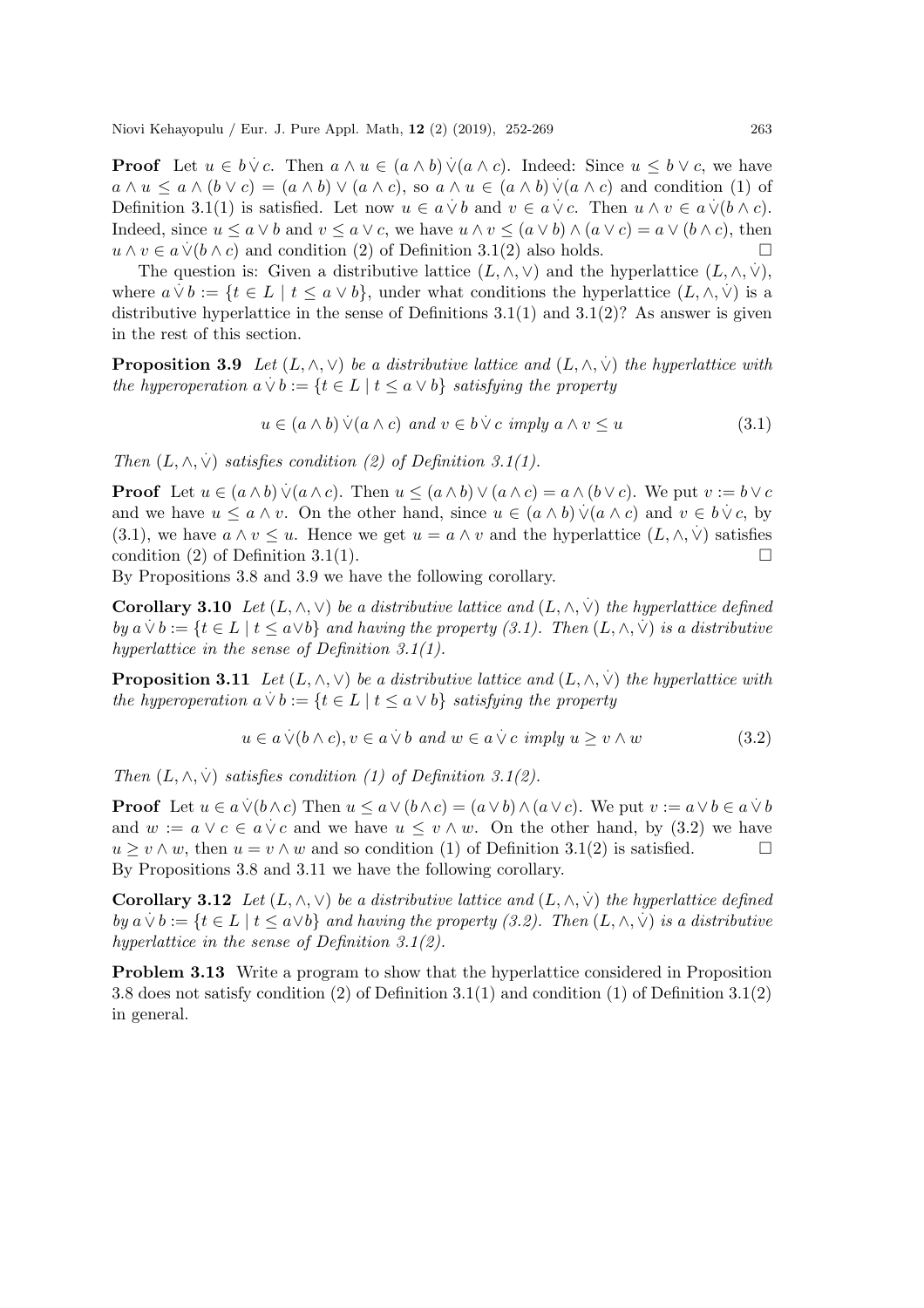### 4. Modular hyperlattices

A lattice L is called modular if, for any  $a, b, c \in L$ ,  $a \leq c$  implies  $a \vee (b \wedge c) = (a \vee b) \wedge c$ . This concept can be naturally transferred to a hyperlattice by the following definition.

Definition 4.1 A hyperlattice L is called *modular* if the following assertions are satisfied:

- (1) if  $a \wedge c = a$  and  $u \in a \vee (b \wedge c)$ , then there exists  $v \in a \vee b$  such that  $u = v \wedge c$  and
- (2) if  $a \wedge c = a$  and  $u \in a \vee b$ , then  $u \wedge c \in a \vee (b \wedge c)$ .

In other words, if  $a \wedge c = a$ , then we have  $u \in a \vee (b \wedge c)$  if and only if there exists  $v \in a \vee b$ such that  $u = v \wedge c$ . That is, if  $a \wedge c = a$  implies  $\{v \wedge c \mid v \in a \vee b\} = a \vee (b \wedge c)$ .

Since  $a \wedge a = a$ , in a modular hyperlattice we have  $\{v \wedge a \mid v \in a \vee b\} = a \vee (b \wedge a)$ .

Remark 4.2 While to a distributive lattice correspond two definitions of a distributive hyperlattice, to a modular lattice corresponds only one. Indeed, if we get the equivalent definition of a modular lattice (the dual definition) which is  $a \geq c$  implies  $a \wedge (b \vee c)$  $(a \wedge b) \vee c$ , this can be transferred to hyperlattices as follows:

- (1) if  $a \wedge c = c$  and  $u \in b \vee c$ , then  $a \wedge u \in (a \wedge b) \vee c$  and
- (2) if  $a \wedge c = c$  and  $u \in (a \wedge b) \vee c$ , then there exists  $v \in b \vee c$  such that  $u \in a \wedge v$ .

In other words, if  $a \wedge c = c$  implies  $\{a \wedge u \mid u \in b \vee c\} = (a \wedge b) \vee c$ . As we see, this is the same with the definition of modular hyperlattice given by Definition 4.1 (by interchanging a and c the two definitions coincide).

Example 4.3 We consider the no modular lattice of Figure 4.



Figure 4: The no modular lattice of the example 4.3.

The hyperlattice L with the operation  $\wedge$  and the hyperoperation  $\vee$  defined in the second proof of Proposition 2.5 is given by Table 9 and it is not modular as  $c \wedge d = c$  and  $e \in c \lor b$  but  $e \land d \notin c \lor (b \land d)$ ; that is condition (2) of Definition 4.1 does not hold.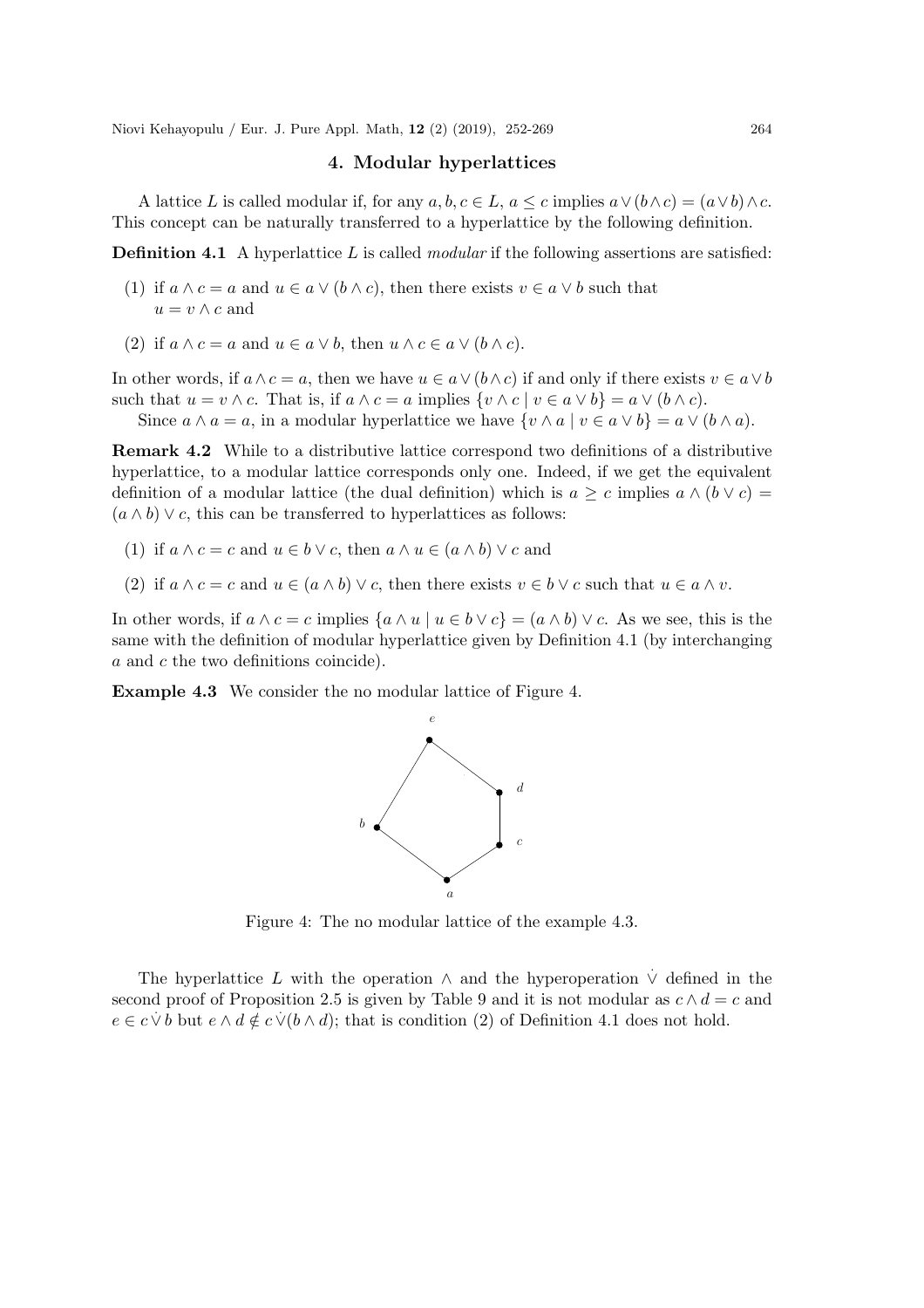|                  | $\it a$          | b                | $\boldsymbol{c}$ | $\boldsymbol{d}$ | $\epsilon$       |  |
|------------------|------------------|------------------|------------------|------------------|------------------|--|
| $\it a$          | $\boldsymbol{a}$ | $\boldsymbol{a}$ | $\boldsymbol{a}$ | $\boldsymbol{a}$ | $\boldsymbol{a}$ |  |
| $\it b$          | $\boldsymbol{a}$ | $\boldsymbol{b}$ | $\boldsymbol{a}$ | $\boldsymbol{a}$ | $\it{b}$         |  |
| $\boldsymbol{c}$ | $\it a$          | $\boldsymbol{a}$ | $\boldsymbol{c}$ | $\boldsymbol{c}$ | $\epsilon$       |  |
| $\boldsymbol{d}$ | $\boldsymbol{a}$ | $\boldsymbol{a}$ | $\mathcal C$     | $\boldsymbol{d}$ | $\boldsymbol{d}$ |  |
| $\epsilon$       | $\it a$          | $\boldsymbol{b}$ | $\boldsymbol{c}$ | $\overline{d}$   | $\epsilon$       |  |
| (a)              |                  |                  |                  |                  |                  |  |

Table 9: The no modular hyperlattice of the Example 4.3.

| $\vee$           | $\boldsymbol{a}$ | b           | $\mathfrak c$ | d           | $\epsilon$ |
|------------------|------------------|-------------|---------------|-------------|------------|
| $\boldsymbol{a}$ | $\{a\}$          | $\{a,b\}$   | $\{a,c\}$     | $\{a,d\}$   | $\{a,e\}$  |
| $\boldsymbol{b}$ | $\{a,b\}$        | ${b}$       | $\{b,c,e\}$   | $\{b,d,e\}$ | $\{b,e\}$  |
| $\boldsymbol{c}$ | $\{a,c\}$        | $\{b,c,e\}$ | $\{c\}$       | ${c,d}$     | $\{c, e\}$ |
| $\overline{d}$   | ${a,d}$          | $\{b,d,e\}$ | $\{c,d\}$     | $\{d\}$     | $\{d,e\}$  |
| $\boldsymbol{e}$ | $\{a,e\}$        | $\{b,e\}$   | $\{c,e\}$     | $\{d,e\}$   | $\{e\}$    |
|                  |                  |             |               |             |            |
|                  |                  |             | (b            |             |            |

Proposition 4.4 *If* L *is a distributive hyperlattice in the sense of Definition 3.1(1), then it is modular*.

**Proof** Let  $a \wedge c = a$  and  $u \in a \vee (b \wedge c)$ . Then  $u \in (a \wedge c) \vee (b \wedge c) = (c \wedge a) \vee (c \wedge b)$  and, by the second property of Definition 3.1(1), there exists  $v \in a \vee b$  such that  $u = c \wedge v = v \wedge c$ . Let now  $a \wedge c = a$  and  $u \in a \vee b$ . Since  $u \in a \vee b$ , by the first property of Definition 3.1(1), we have  $c \wedge u \in (c \wedge a) \vee (c \wedge b)$ . Since  $a \wedge c = a$ , we have  $u \wedge c \in a \vee (b \wedge c)$  and the proof is complete.  $\Box$ 

According to Proposition 4.4, the distributive hyperlattice of Table 6 (Example 3.3) is modular.

**Proposition 4.5** *Let*  $(L, \wedge, \vee)$  *be a modular lattice. Then* 

- (1) the hyperlattice  $(L, \wedge, \vee)$ , where  $\vee : (a, b) \rightarrow a \vee b := \{a \vee b\}$  considered in the first *part of Proposition 2.5 is modular;*
- (2) the hyperlattice  $(L, \wedge, \vee)$ , where  $\vee : (a, b) \rightarrow a \vee b := \{a, b, a \vee b\}$  considered in the *second part of Proposition 2.5 is also modular.*

**Proof** (1) Let  $a \wedge c = a$  and  $u \in a \vee (b \wedge c)$ . Since  $a \leq c$ ,  $u = a \vee (b \wedge c)$  and  $(L, \wedge, \vee)$  is modular, for the element  $v := a \lor b \in a \lor b$  of L, we have  $u = a \lor (b \land c) = (a \lor b) \land c = v \land c$ , so condition (1) of Definition 4.1 is satisfied. Let now  $a \wedge c = a$  and  $u \in a \vee b$ . Since  $a \leq c$ ,  $u = a \vee b$  and  $(L, \wedge, \vee)$  is modular, we have  $u \wedge c = (a \vee b) \wedge c = (a \vee b) \wedge c$ , then  $u \wedge c \in a \vee (b \wedge c)$  and condition (2) of Definition 4.1 also holds.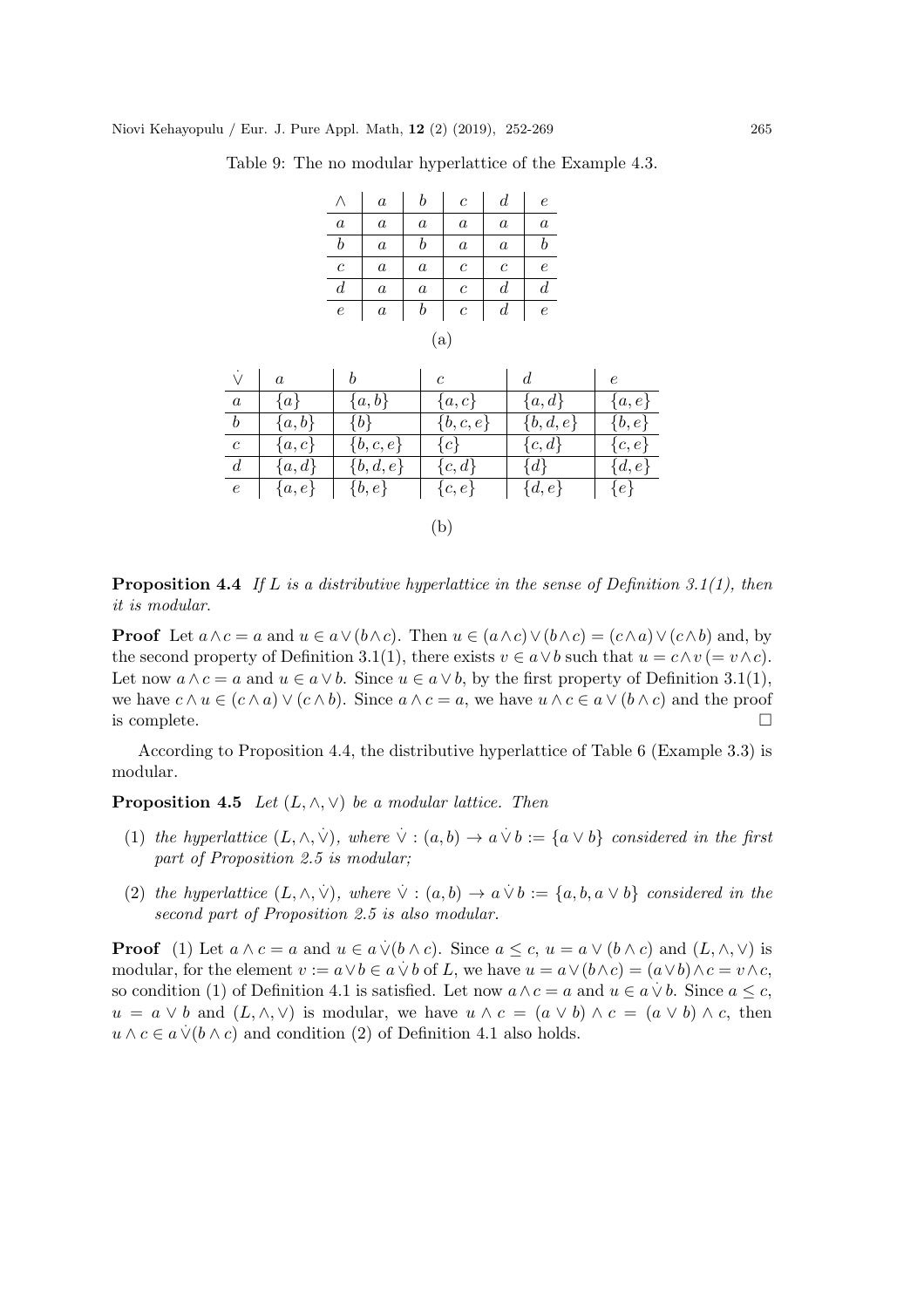(2) Let  $a \wedge c = a$  and  $u \in a \vee (b \wedge c)$ . If  $u = a$  then, for the element  $v := a \in a \vee b$  of L, we have  $u = v \wedge c$ ; if  $u = b \wedge c$  then, for the element  $v := b \in a \vee b$ , we have  $u = v \wedge c$ ; if we have  $\alpha = b \wedge c$ , if  $\alpha = b \wedge c$  then, for the element  $v := a \vee b \in a \vee b$ , we have  $u = a \vee (b \wedge c) = (a \vee b) \wedge c = v \wedge c$ and condition (1) of Definition 4.1 holds. Let now  $a \wedge c = a$  and  $u \in a \vee b$ . If  $u = a$ , then  $u \wedge c = a \wedge c = a \in a \vee (b \wedge c)$ ; if  $u = b$ , then  $u \wedge c = b \wedge c \in a \vee (b \wedge c)$ . Finally, let  $u \in a \vee b$ . Then we have  $u \wedge c = (a \vee b) \wedge c$ . On the other hand, since  $a \leq c$  and L is modular, we have  $(a \lor b) \land c = a \lor (b \land c)$ . Thus we have  $u \land c = a \lor (b \land c) \in a \lor (b \land c)$ .

We apply Proposition 4.5 to the following example

Example 4.6 We consider the modular lattice L of Figure 5. The hyperlattice that corresponds to  $L$  via the second proof of Proposition 2.5 is given by Table 10 and, according to Proposition 4.5, this is a modular hyperlattice.



Figure 5: The modular lattice of the Example 4.6.

|                  | $\boldsymbol{a}$ | b                | $\mathfrak{c}$   | $\boldsymbol{d}$ | $\epsilon$       |                  |
|------------------|------------------|------------------|------------------|------------------|------------------|------------------|
| $\boldsymbol{a}$ | $\it a$          | $\it a$          | $\boldsymbol{a}$ | $\it a$          | $\boldsymbol{a}$ | $\it a$          |
| $\boldsymbol{b}$ | $\it a$          | b                | $_{b}$           | $\it a$          | b                | b                |
| $\boldsymbol{c}$ | $\it a$          | b                | $\boldsymbol{c}$ | $\it a$          | b                | $\,c\,$          |
| $\boldsymbol{d}$ | $\it a$          | $\it a$          | $\boldsymbol{a}$ | $\boldsymbol{d}$ | $\boldsymbol{d}$ | $\boldsymbol{d}$ |
| $\epsilon$       | $\boldsymbol{a}$ | $\boldsymbol{a}$ | b                | $\boldsymbol{d}$ | $\epsilon$       | $\epsilon$       |
|                  | $\boldsymbol{a}$ | $\it{b}$         | $\boldsymbol{c}$ | $\boldsymbol{d}$ | $\epsilon$       |                  |

(a)

Table 10: The modular hyperlattice of the Example 4.6.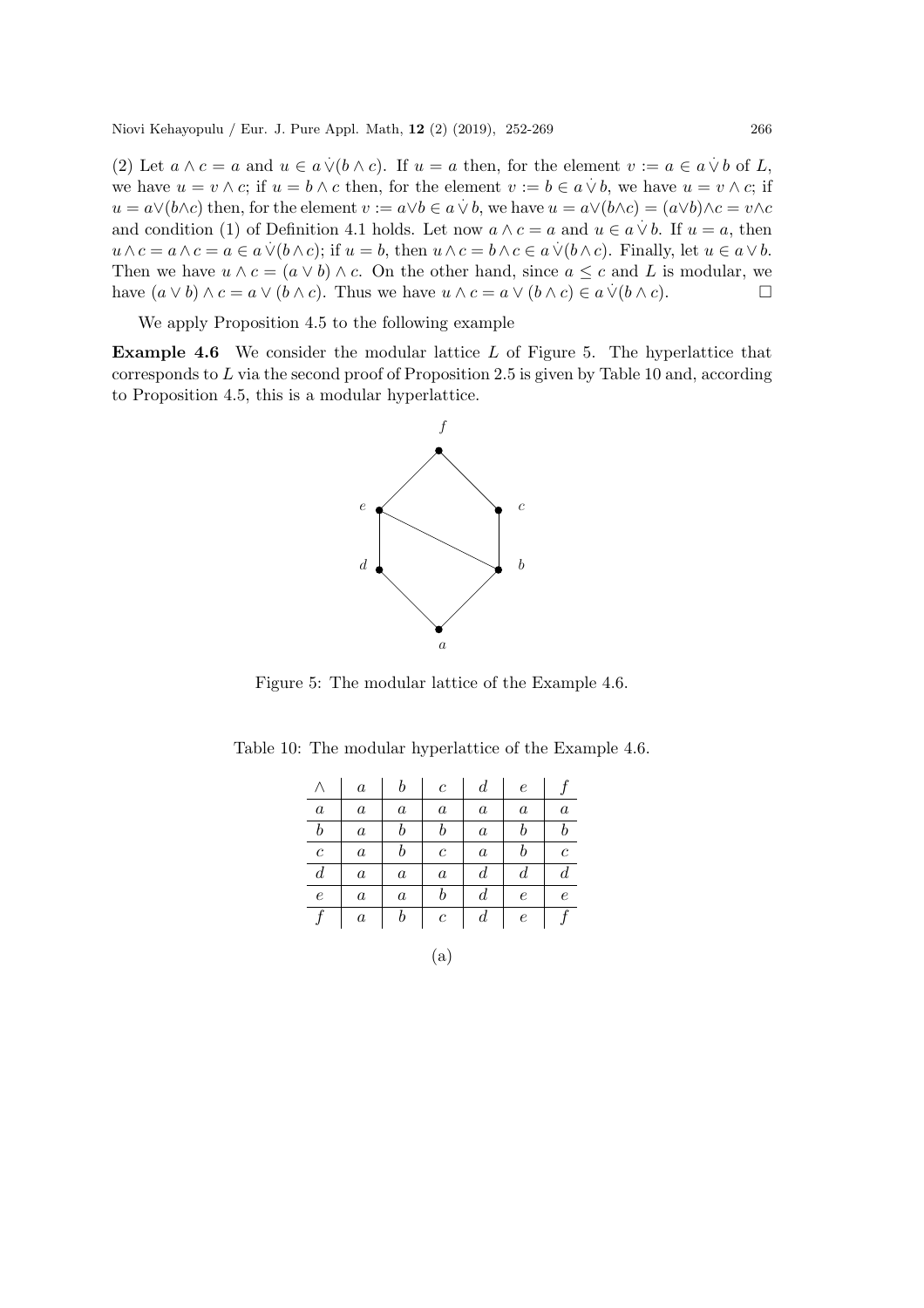| $\vee$           | $\alpha$  | b           | $\mathfrak c$ | d           | $\epsilon$  |            |  |  |
|------------------|-----------|-------------|---------------|-------------|-------------|------------|--|--|
| $\boldsymbol{a}$ | $\{a\}$   | $\{a,b\}$   | $\{a,c\}$     | $\{a,d\}$   | $\{a,e\}$   | $\{a,f\}$  |  |  |
| $\boldsymbol{b}$ | ${a,b}$   | $\{b\}$     | $\{b,c\}$     | $\{b,d,e\}$ | $\{b,e\}$   | $\{b,f\}$  |  |  |
| $\boldsymbol{c}$ | $\{a,c\}$ | $\{b,c\}$   | $\{c\}$       | $\{c,d,f\}$ | $\{c,e,f\}$ | $\{c,f\}$  |  |  |
| $\overline{d}$   | ${a,d}$   | $\{b,d,e\}$ | $\{c,d,f\}$   | $\{d\}$     | $\{d,e\}$   | $\{d, f\}$ |  |  |
| $\boldsymbol{e}$ | $\{a,e\}$ | $\{b,e\}$   | $\{c,e,f\}$   | $\{d,e\}$   | $\{e\}$     | $\{e,f\}$  |  |  |
|                  | ${a, f}$  | $\{b, f\}$  | $\{c,f\}$     | $\{d, f\}$  | $\{e,f\}$   | $\{f\}$    |  |  |
|                  |           |             |               |             |             |            |  |  |
|                  | (b        |             |               |             |             |            |  |  |

**Proposition 4.7** If  $(L, \wedge, \vee)$  is a modular lattice, then the hyperlattice  $(L, \wedge, \vee)$ , with the *hyperoperation*  $a \vee b := \{t \in L \mid t \leq a \vee b\}$  *satisfies condition (2) of Definition 4.1.* 

**Proof** Let  $a \wedge c = a$  and  $u \in a \vee b$ . Then  $u \wedge c \in a \vee (b \wedge c)$ . Indeed: Since  $u \le a \vee b$ , we have  $u \wedge c \leq (a \vee b) \wedge c$ . Since  $a \leq c$  and  $(L, \wedge, \vee)$  is modular, we have  $(a \vee b) \wedge c = a \vee (b \wedge c)$ . Thus we get  $u \wedge c \le a \vee (b \wedge c)$  and so  $u \wedge c \in a \vee (b \wedge c)$ . We apply Proposition 4.7 to the following example.

Example 4.8 We consider the modular lattice of Figure 5 (Example 4.6). By Proposition 4.7, the hyperlattice defined by Table 11 satisfies condition (2) of Definition 4.1.

Table 11: The hyperlattice of the Example 4.8.

|                  | $\boldsymbol{a}$ | b                | $\boldsymbol{c}$ | $\boldsymbol{d}$ | $\epsilon$       |                  |
|------------------|------------------|------------------|------------------|------------------|------------------|------------------|
| $\it a$          | $\boldsymbol{a}$ | $\boldsymbol{a}$ | $\it a$          | $\boldsymbol{a}$ | $\it a$          | $\boldsymbol{a}$ |
| $\it{b}$         | $\boldsymbol{a}$ | b                | $\it b$          | $\boldsymbol{a}$ | $\it{b}$         |                  |
| $\boldsymbol{c}$ | $\boldsymbol{a}$ | b                | $\overline{c}$   | $\boldsymbol{a}$ | b                | $\mathfrak c$    |
| $\boldsymbol{d}$ | $\boldsymbol{a}$ | $\boldsymbol{a}$ | $\it a$          | $\boldsymbol{d}$ | $\boldsymbol{d}$ | $\it d$          |
| $\epsilon$       | $\boldsymbol{a}$ | $\boldsymbol{a}$ | b                | $\boldsymbol{d}$ | $\epsilon$       | $\epsilon$       |
|                  | $\it a$          | $\it b$          | $\boldsymbol{c}$ | $\boldsymbol{d}$ | е                |                  |

| ×<br>i |
|--------|
|        |

|                  | $\alpha$      |               | $\epsilon$    |             | $\epsilon$    |   |
|------------------|---------------|---------------|---------------|-------------|---------------|---|
| $\boldsymbol{a}$ | {a∤           | $\{a,b\}$     | $\{a, b, c\}$ | ${a,d}$     | ${a,b,d,e}$   |   |
| $\boldsymbol{b}$ | $\{a,b\}$     | $\{a,b\}$     | $\{a,b,c\}$   | ${a,b,d,e}$ | $\{a,b,d,e\}$ | S |
| $\mathcal{C}$    | $\{a,b,c\}$   | $\{a,b,c\}$   | $\{a,b,c\}$   |             |               |   |
| $\overline{d}$   | $\{a,d\}$     | $\{a,b,d,e\}$ |               | $\{a,d\}$   | $\{a,b,d,e\}$ |   |
| $\epsilon$       | $\{a,b,d,e\}$ | ${a,b,d,e}$   | S             | ${a,b,d,e}$ | ${a,b,d,e}$   | S |
|                  |               |               |               |             |               |   |

| ×                     |  |
|-----------------------|--|
| ٧                     |  |
| I<br>I<br>٠<br>$\sim$ |  |
|                       |  |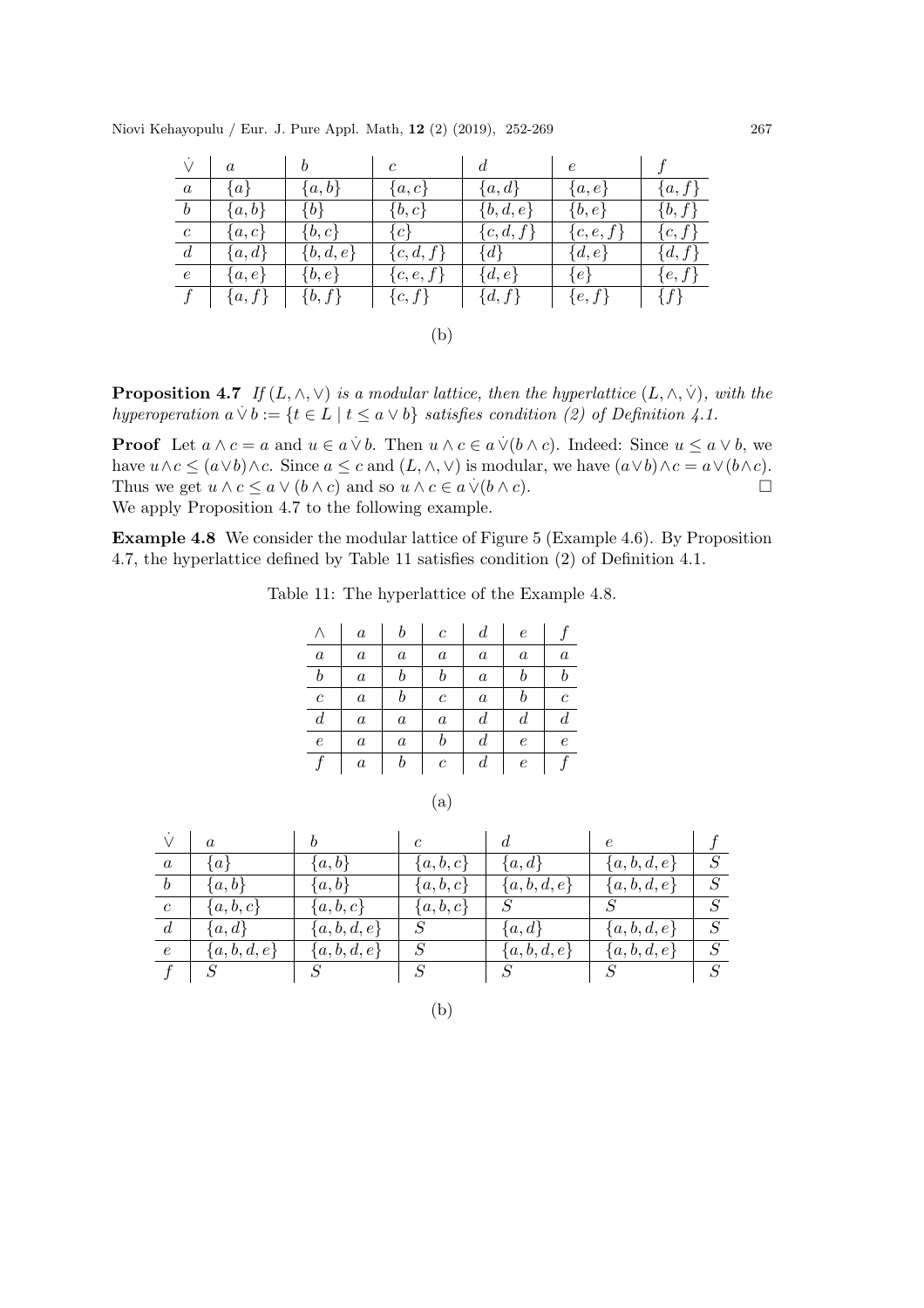#### REFERENCES 268

The question is: Are there modular lattices for which the hypersemigroup defined in Proposition 4.7 satisfies condition (1) of Definition 4.1? As answer is given by the following proposition.

**Proposition 4.9** Let  $(L, \wedge, \vee)$  be a modular lattice and  $(L, \wedge, \vee)$  the hyperlattice with the *hypeoperation*  $a \vee b := \{t \in L \mid t \leq a \vee b\}$  *satisfying the property* 

$$
v \in a \dot{\lor} b \text{ and } u \in a \dot{\lor} (b \land c) \text{ imply } v \land c \le u \tag{4.1}
$$

*Then*  $(L, \wedge, \vee)$  *satisfies condition* (1) of Definition 4.1.

**Proof** Let  $a \wedge c = a$  and  $u \in a \vee (b \wedge c)$ . Then we have  $u \le a \vee (b \wedge c) = (a \vee b) \wedge c$  and, for the element  $v := a \vee b$ , we have  $u \le v \wedge c$ . On the other hand, since  $v \in a \vee b$  and  $u \in a \vee (b \wedge c)$ , by (4.1), we have  $v \wedge c \leq u$ . Hence we obtain  $u = v \wedge c$  and property (1) of Definition 4.1 is satisfied.  $\square$ 

By Propositions 4.7 and 4.9 we have the following

**Corollary 4.10** *Let*  $(L, \wedge, \vee)$  *be a modular lattice and "* $\vee$ " *the hyperoperation on L defined by*  $a \vee b := \{t \in L \mid t \leq a \vee b\}$  *and having the property (4.1). Then*  $(L, \wedge, \vee)$  *is a modular hyperlattice.*

Remark 4.11 The hyperlattice of Table 11 does not satisfy condition (4.1); indeed, we have  $b \in d \vee b$  and  $d \in d \vee (b \wedge c)$  but  $b \wedge c \nleq d$ .

However it seems to be modular; write a program to check it.

Problem 4.12 Write a program to show that the hyperlattice considered in Proposition 4.7 does not satisfy condition (1) of Definition 4.1 in general.

Problem 4.13 Write a program to check if the hyperlattices of the examples of the paper satisfy the relation  $a \in a \lor b \Rightarrow a \land b = b$ .

*I would like to thank the two anonymous referees for their time to read the paper carefully, the useful discussions through the editor we had, and their prompt reply.*

### References

- [1] Ameri, R., Amiri-Bideshki, M., Saeid, A.B., Hoskova-Mayerova, S.: Prime filters of hyperlattices. An. St. Univ. Ovidius Constanta 24(2), 15–26 (2016)
- [2] Ameri R, Amiri-Bideshki M., S. Hoskova-Mayerova S., Saeid A.B.: Distributive and Dual Distributive Elements in Hyperlattices. An. St. Univ. Ovidius Constanta 25(3), 25–36 (2017)
- [3] Koguep, B.B.N., Nkuimi, C., Lele, C.: On fuzzy ideals of hyperlattice. Int. J. Algebra  $2(13–16)$ , 739–750  $(2008)$
- [4] Konstantinidou, M., Mittas, J.: An introduction to the theory of hyperlattices. Math. Balkanica 7, 187–193 (1977)